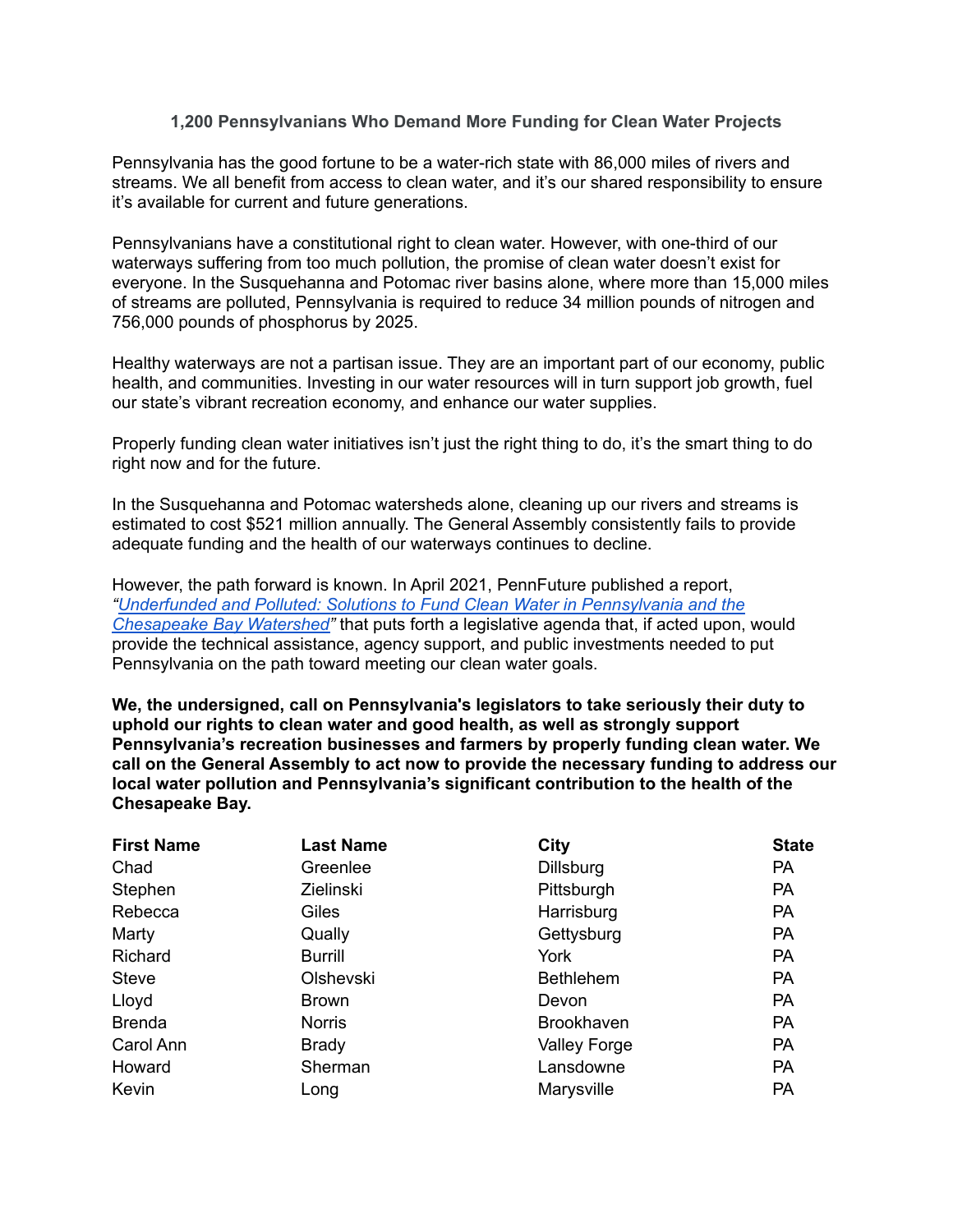| Mark              | Lavin            | Lemoyne              | PA        |
|-------------------|------------------|----------------------|-----------|
| gene              | hunter           | Easton               | <b>PA</b> |
| <b>MAYBELLE</b>   | <b>SMITH</b>     | Philadelphia         | <b>PA</b> |
| Tom               | Kosmala          | <b>Bradfordwoods</b> | <b>PA</b> |
| john              | marshall         | Philadelphia         | PA        |
| Robert            | Schott           | Harrisburg           | <b>PA</b> |
| Margee            | Kooistra         | Mechanicsburg        | <b>PA</b> |
| Jeffrey           | Clark            | Glenside             | PA        |
| Phyllis           | Gardener         | <b>State College</b> | <b>PA</b> |
| Marian            | Keegan           | Rowland              | PA        |
| <b>Brian</b>      | Naisby           | Coopersburg          | <b>PA</b> |
| Andrea            | <b>Withers</b>   | Landenberg           | <b>PA</b> |
| Martha            | Raak             | Pittsburgh           | <b>PA</b> |
| Sidney            | Kahn             | Wyncote              | PA        |
| Sandra            | <b>Strauss</b>   | Harrisburg           | <b>PA</b> |
| Dean              | Marshall         | Lock Haven           | PA        |
| William           | <b>Murdock</b>   | Lancaster            | <b>PA</b> |
| Joanna            | LaCorte          | <b>Bensalem</b>      | PA        |
| Gwen              | Pease            | <b>Bethlehem</b>     | PA        |
| <b>JUDITH</b>     | <b>MCLEAN</b>    | Waynesboro           | <b>PA</b> |
| Rosemarie         | Kozdron          | Rockton              | PA        |
| Jim               | Jones            | Mechanicsburg        | <b>PA</b> |
| Etta              | Albright         | Cresson              | <b>PA</b> |
| Lynn              | Jaeger           | Cheltenham           | PA        |
| Sabrina           | Fedel            | Pittsburgh           | <b>PA</b> |
| barry             | simon            | Warren               | <b>PA</b> |
| <b>Barbara</b>    | <b>Beam</b>      | Enola                | <b>PA</b> |
| <b>Barbara</b>    | Leinbach         | Reading              | <b>PA</b> |
| Ted               | Evgeniadis       | Wrightsville         | PA        |
| <b>Brian</b>      | Meese            | <b>Barto</b>         | PA        |
| Stephanie         | Mory             | <b>Clarks Summit</b> | PA        |
| Dorothy           | Raizman          | Ligonier             | PA        |
| James             | Connor           | Saylorsburg          | <b>PA</b> |
| Rita              | Gouse            | <b>Sharon Hill</b>   | <b>PA</b> |
| Lisa              | <b>Ketrick</b>   | Hummelstown          | <b>PA</b> |
| Lisa              | Marshall         | <b>Spring Mills</b>  | <b>PA</b> |
| Jorie             | Nailor           | Newtown Square       | <b>PA</b> |
| Karen             | <b>Blashford</b> | Carlisle             | <b>PA</b> |
| Constance         | Kozel            | Dallas               | <b>PA</b> |
| Ashlee            | <b>Beyer</b>     | Phoenixville         | <b>PA</b> |
| Patricia          | Conkel           | Pittsburgh           | <b>PA</b> |
| Joyce             | Bell             | Springfield          | <b>PA</b> |
| <b>CLARENCE S</b> | <b>BROMMER</b>   | <b>Bethlehem</b>     | <b>PA</b> |
| Jim               | Orley            | East Stroudsburg     | <b>PA</b> |
| Linda             | <b>Dissinger</b> | Carlisle             | PA        |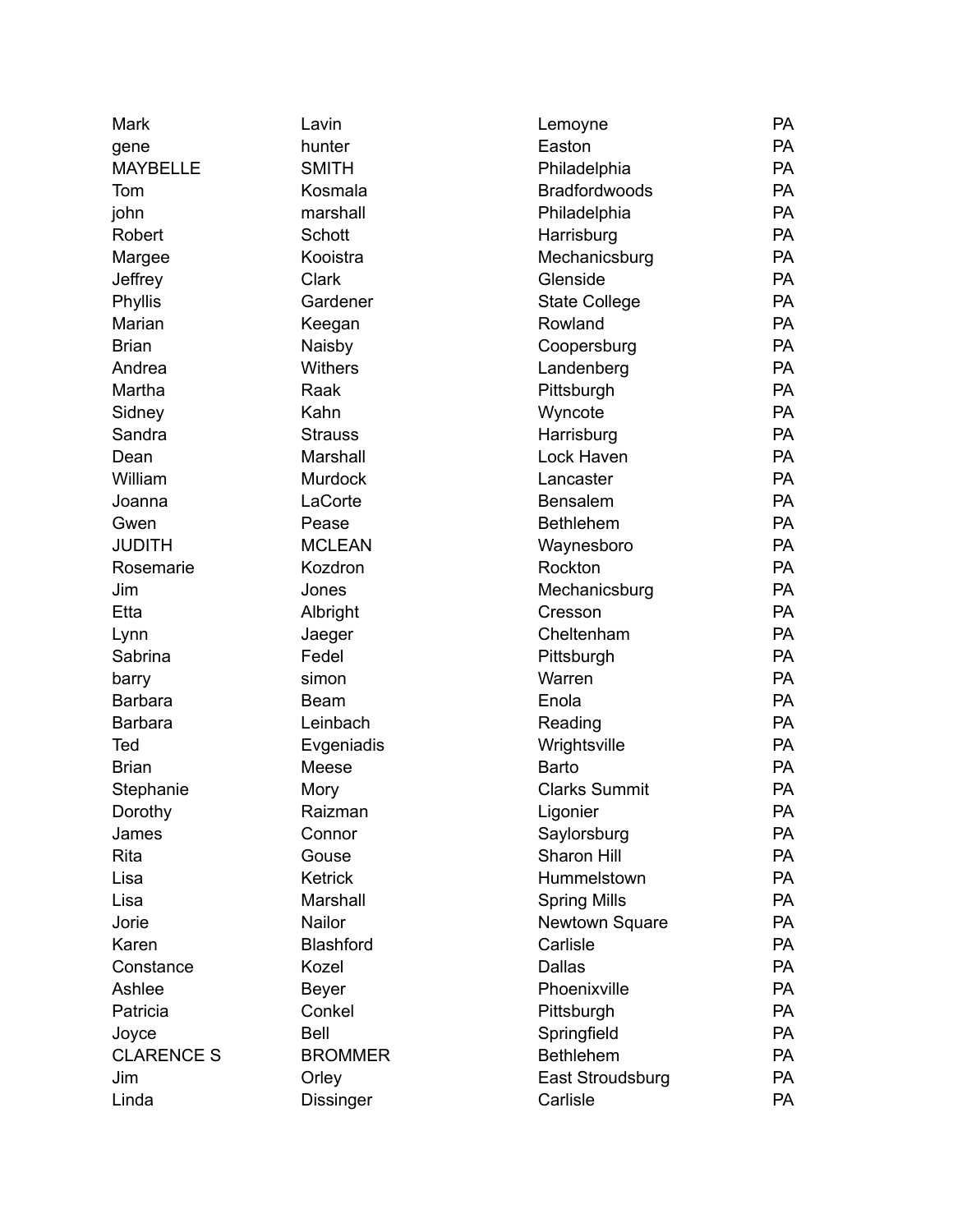| Hasley<br><b>Bolivar</b><br><b>PA</b><br>Peggy<br>Held<br>Pottstown<br><b>PA</b><br>Donna<br>Cavanaugh<br><b>Bridgeville</b><br><b>PA</b><br>Dan<br>Marck<br>Honey Brook<br><b>PA</b><br>Gary<br>Paoli<br>PA<br>Liz<br>Feinberg<br>Llarena<br>Erie<br><b>PA</b><br>Juan<br>Paul<br>Roden<br>Yardley<br><b>PA</b><br>Millerton<br><b>PA</b><br>Doris<br>Loud<br><b>Hisler Skabla</b><br>Patricia Anne<br><b>Bensalem</b><br>PA<br>Elizabeth<br>Seltzer<br>Media<br><b>PA</b><br>Minore<br><b>Wilkes Barre</b><br><b>PA</b><br>Anna<br>Jeff<br>Lewin<br>Wallingford<br><b>PA</b><br>Mifflinburg<br>Michael<br><b>Bilger</b><br>PA<br>Fernandez<br>Tobyhanna<br><b>PA</b><br>Adolph<br><b>Brinton</b><br>Lititz<br>Culp<br><b>PA</b><br>Campbell<br>PA<br>Linda<br>Emmaus<br><b>Sanders</b><br>Nicholas<br>Philadelphia<br>PA<br>Sue<br><b>Milnes</b><br>PA<br>Mechanicsburg<br>Elizabeth<br>Wayne<br><b>PA</b><br>Haney<br>Dansky<br><b>Elkins Park</b><br><b>PA</b><br>Howard<br>Gilmore<br>Robert<br><b>Drexel Hill</b><br>PA<br>Jennifer<br>Nazareth<br><b>PA</b><br>Danner<br><b>PA</b><br>Bonanno<br>Palmyra<br>Jerry<br>Sabinsville<br><b>Berkowitz</b><br><b>PA</b><br>Henry<br>Richard<br>Warminster<br>PA<br>Alloway<br>merkey<br>Manheim<br>PA<br>Angela<br><b>PA</b><br>James<br>Thompson<br>Erie<br>Smith<br>PA<br>Wendy<br>Camp Hill<br><b>Harkins</b><br>Homestead<br>PA<br>Frances<br>E.K.<br>Worthington<br>Greencastle<br>PA<br>Shandor<br>PA<br>York<br>Ivana<br><b>Kuglics</b><br>Sandi<br><b>PA</b><br><b>Beaver</b><br>Suleski<br>Hummelstown<br><b>PA</b><br>James<br>Olson<br>Mechanicsburg<br><b>PA</b><br>Roger<br>Joanne<br>Castner<br>Lancaster<br><b>PA</b><br>Michael<br>Heaney<br>Philadelphia<br><b>PA</b><br>Gavaghan<br><b>Bensalem</b><br><b>PA</b><br>Joe<br>Echard<br><b>State College</b><br><b>PA</b><br>Lynne<br>Philadelphia<br><b>PA</b><br>Magali<br>Larson<br><b>Bethlehem</b><br>Sarah<br>Opatovsky<br><b>PA</b><br>Johnstown<br>David<br>Casker<br><b>PA</b><br>Philadelphia<br>Grainge<br><b>PA</b><br>Doug<br>Rockwood<br><b>Barbara</b><br><b>Brandom</b><br><b>PA</b><br>Pipersville<br>Richard<br><b>McNutt</b><br><b>PA</b> | Mark | Feder | East Stroudsburg | <b>PA</b> |
|------------------------------------------------------------------------------------------------------------------------------------------------------------------------------------------------------------------------------------------------------------------------------------------------------------------------------------------------------------------------------------------------------------------------------------------------------------------------------------------------------------------------------------------------------------------------------------------------------------------------------------------------------------------------------------------------------------------------------------------------------------------------------------------------------------------------------------------------------------------------------------------------------------------------------------------------------------------------------------------------------------------------------------------------------------------------------------------------------------------------------------------------------------------------------------------------------------------------------------------------------------------------------------------------------------------------------------------------------------------------------------------------------------------------------------------------------------------------------------------------------------------------------------------------------------------------------------------------------------------------------------------------------------------------------------------------------------------------------------------------------------------------------------------------------------------------------------------------------------------------------------------------------------------------------------------------------------------------------------------------------------------------------------------------------------------------------------------------------------------------------------------------------------------------------|------|-------|------------------|-----------|
|                                                                                                                                                                                                                                                                                                                                                                                                                                                                                                                                                                                                                                                                                                                                                                                                                                                                                                                                                                                                                                                                                                                                                                                                                                                                                                                                                                                                                                                                                                                                                                                                                                                                                                                                                                                                                                                                                                                                                                                                                                                                                                                                                                              |      |       |                  |           |
|                                                                                                                                                                                                                                                                                                                                                                                                                                                                                                                                                                                                                                                                                                                                                                                                                                                                                                                                                                                                                                                                                                                                                                                                                                                                                                                                                                                                                                                                                                                                                                                                                                                                                                                                                                                                                                                                                                                                                                                                                                                                                                                                                                              |      |       |                  |           |
|                                                                                                                                                                                                                                                                                                                                                                                                                                                                                                                                                                                                                                                                                                                                                                                                                                                                                                                                                                                                                                                                                                                                                                                                                                                                                                                                                                                                                                                                                                                                                                                                                                                                                                                                                                                                                                                                                                                                                                                                                                                                                                                                                                              |      |       |                  |           |
|                                                                                                                                                                                                                                                                                                                                                                                                                                                                                                                                                                                                                                                                                                                                                                                                                                                                                                                                                                                                                                                                                                                                                                                                                                                                                                                                                                                                                                                                                                                                                                                                                                                                                                                                                                                                                                                                                                                                                                                                                                                                                                                                                                              |      |       |                  |           |
|                                                                                                                                                                                                                                                                                                                                                                                                                                                                                                                                                                                                                                                                                                                                                                                                                                                                                                                                                                                                                                                                                                                                                                                                                                                                                                                                                                                                                                                                                                                                                                                                                                                                                                                                                                                                                                                                                                                                                                                                                                                                                                                                                                              |      |       |                  |           |
|                                                                                                                                                                                                                                                                                                                                                                                                                                                                                                                                                                                                                                                                                                                                                                                                                                                                                                                                                                                                                                                                                                                                                                                                                                                                                                                                                                                                                                                                                                                                                                                                                                                                                                                                                                                                                                                                                                                                                                                                                                                                                                                                                                              |      |       |                  |           |
|                                                                                                                                                                                                                                                                                                                                                                                                                                                                                                                                                                                                                                                                                                                                                                                                                                                                                                                                                                                                                                                                                                                                                                                                                                                                                                                                                                                                                                                                                                                                                                                                                                                                                                                                                                                                                                                                                                                                                                                                                                                                                                                                                                              |      |       |                  |           |
|                                                                                                                                                                                                                                                                                                                                                                                                                                                                                                                                                                                                                                                                                                                                                                                                                                                                                                                                                                                                                                                                                                                                                                                                                                                                                                                                                                                                                                                                                                                                                                                                                                                                                                                                                                                                                                                                                                                                                                                                                                                                                                                                                                              |      |       |                  |           |
|                                                                                                                                                                                                                                                                                                                                                                                                                                                                                                                                                                                                                                                                                                                                                                                                                                                                                                                                                                                                                                                                                                                                                                                                                                                                                                                                                                                                                                                                                                                                                                                                                                                                                                                                                                                                                                                                                                                                                                                                                                                                                                                                                                              |      |       |                  |           |
|                                                                                                                                                                                                                                                                                                                                                                                                                                                                                                                                                                                                                                                                                                                                                                                                                                                                                                                                                                                                                                                                                                                                                                                                                                                                                                                                                                                                                                                                                                                                                                                                                                                                                                                                                                                                                                                                                                                                                                                                                                                                                                                                                                              |      |       |                  |           |
|                                                                                                                                                                                                                                                                                                                                                                                                                                                                                                                                                                                                                                                                                                                                                                                                                                                                                                                                                                                                                                                                                                                                                                                                                                                                                                                                                                                                                                                                                                                                                                                                                                                                                                                                                                                                                                                                                                                                                                                                                                                                                                                                                                              |      |       |                  |           |
|                                                                                                                                                                                                                                                                                                                                                                                                                                                                                                                                                                                                                                                                                                                                                                                                                                                                                                                                                                                                                                                                                                                                                                                                                                                                                                                                                                                                                                                                                                                                                                                                                                                                                                                                                                                                                                                                                                                                                                                                                                                                                                                                                                              |      |       |                  |           |
|                                                                                                                                                                                                                                                                                                                                                                                                                                                                                                                                                                                                                                                                                                                                                                                                                                                                                                                                                                                                                                                                                                                                                                                                                                                                                                                                                                                                                                                                                                                                                                                                                                                                                                                                                                                                                                                                                                                                                                                                                                                                                                                                                                              |      |       |                  |           |
|                                                                                                                                                                                                                                                                                                                                                                                                                                                                                                                                                                                                                                                                                                                                                                                                                                                                                                                                                                                                                                                                                                                                                                                                                                                                                                                                                                                                                                                                                                                                                                                                                                                                                                                                                                                                                                                                                                                                                                                                                                                                                                                                                                              |      |       |                  |           |
|                                                                                                                                                                                                                                                                                                                                                                                                                                                                                                                                                                                                                                                                                                                                                                                                                                                                                                                                                                                                                                                                                                                                                                                                                                                                                                                                                                                                                                                                                                                                                                                                                                                                                                                                                                                                                                                                                                                                                                                                                                                                                                                                                                              |      |       |                  |           |
|                                                                                                                                                                                                                                                                                                                                                                                                                                                                                                                                                                                                                                                                                                                                                                                                                                                                                                                                                                                                                                                                                                                                                                                                                                                                                                                                                                                                                                                                                                                                                                                                                                                                                                                                                                                                                                                                                                                                                                                                                                                                                                                                                                              |      |       |                  |           |
|                                                                                                                                                                                                                                                                                                                                                                                                                                                                                                                                                                                                                                                                                                                                                                                                                                                                                                                                                                                                                                                                                                                                                                                                                                                                                                                                                                                                                                                                                                                                                                                                                                                                                                                                                                                                                                                                                                                                                                                                                                                                                                                                                                              |      |       |                  |           |
|                                                                                                                                                                                                                                                                                                                                                                                                                                                                                                                                                                                                                                                                                                                                                                                                                                                                                                                                                                                                                                                                                                                                                                                                                                                                                                                                                                                                                                                                                                                                                                                                                                                                                                                                                                                                                                                                                                                                                                                                                                                                                                                                                                              |      |       |                  |           |
|                                                                                                                                                                                                                                                                                                                                                                                                                                                                                                                                                                                                                                                                                                                                                                                                                                                                                                                                                                                                                                                                                                                                                                                                                                                                                                                                                                                                                                                                                                                                                                                                                                                                                                                                                                                                                                                                                                                                                                                                                                                                                                                                                                              |      |       |                  |           |
|                                                                                                                                                                                                                                                                                                                                                                                                                                                                                                                                                                                                                                                                                                                                                                                                                                                                                                                                                                                                                                                                                                                                                                                                                                                                                                                                                                                                                                                                                                                                                                                                                                                                                                                                                                                                                                                                                                                                                                                                                                                                                                                                                                              |      |       |                  |           |
|                                                                                                                                                                                                                                                                                                                                                                                                                                                                                                                                                                                                                                                                                                                                                                                                                                                                                                                                                                                                                                                                                                                                                                                                                                                                                                                                                                                                                                                                                                                                                                                                                                                                                                                                                                                                                                                                                                                                                                                                                                                                                                                                                                              |      |       |                  |           |
|                                                                                                                                                                                                                                                                                                                                                                                                                                                                                                                                                                                                                                                                                                                                                                                                                                                                                                                                                                                                                                                                                                                                                                                                                                                                                                                                                                                                                                                                                                                                                                                                                                                                                                                                                                                                                                                                                                                                                                                                                                                                                                                                                                              |      |       |                  |           |
|                                                                                                                                                                                                                                                                                                                                                                                                                                                                                                                                                                                                                                                                                                                                                                                                                                                                                                                                                                                                                                                                                                                                                                                                                                                                                                                                                                                                                                                                                                                                                                                                                                                                                                                                                                                                                                                                                                                                                                                                                                                                                                                                                                              |      |       |                  |           |
|                                                                                                                                                                                                                                                                                                                                                                                                                                                                                                                                                                                                                                                                                                                                                                                                                                                                                                                                                                                                                                                                                                                                                                                                                                                                                                                                                                                                                                                                                                                                                                                                                                                                                                                                                                                                                                                                                                                                                                                                                                                                                                                                                                              |      |       |                  |           |
|                                                                                                                                                                                                                                                                                                                                                                                                                                                                                                                                                                                                                                                                                                                                                                                                                                                                                                                                                                                                                                                                                                                                                                                                                                                                                                                                                                                                                                                                                                                                                                                                                                                                                                                                                                                                                                                                                                                                                                                                                                                                                                                                                                              |      |       |                  |           |
|                                                                                                                                                                                                                                                                                                                                                                                                                                                                                                                                                                                                                                                                                                                                                                                                                                                                                                                                                                                                                                                                                                                                                                                                                                                                                                                                                                                                                                                                                                                                                                                                                                                                                                                                                                                                                                                                                                                                                                                                                                                                                                                                                                              |      |       |                  |           |
|                                                                                                                                                                                                                                                                                                                                                                                                                                                                                                                                                                                                                                                                                                                                                                                                                                                                                                                                                                                                                                                                                                                                                                                                                                                                                                                                                                                                                                                                                                                                                                                                                                                                                                                                                                                                                                                                                                                                                                                                                                                                                                                                                                              |      |       |                  |           |
|                                                                                                                                                                                                                                                                                                                                                                                                                                                                                                                                                                                                                                                                                                                                                                                                                                                                                                                                                                                                                                                                                                                                                                                                                                                                                                                                                                                                                                                                                                                                                                                                                                                                                                                                                                                                                                                                                                                                                                                                                                                                                                                                                                              |      |       |                  |           |
|                                                                                                                                                                                                                                                                                                                                                                                                                                                                                                                                                                                                                                                                                                                                                                                                                                                                                                                                                                                                                                                                                                                                                                                                                                                                                                                                                                                                                                                                                                                                                                                                                                                                                                                                                                                                                                                                                                                                                                                                                                                                                                                                                                              |      |       |                  |           |
|                                                                                                                                                                                                                                                                                                                                                                                                                                                                                                                                                                                                                                                                                                                                                                                                                                                                                                                                                                                                                                                                                                                                                                                                                                                                                                                                                                                                                                                                                                                                                                                                                                                                                                                                                                                                                                                                                                                                                                                                                                                                                                                                                                              |      |       |                  |           |
|                                                                                                                                                                                                                                                                                                                                                                                                                                                                                                                                                                                                                                                                                                                                                                                                                                                                                                                                                                                                                                                                                                                                                                                                                                                                                                                                                                                                                                                                                                                                                                                                                                                                                                                                                                                                                                                                                                                                                                                                                                                                                                                                                                              |      |       |                  |           |
|                                                                                                                                                                                                                                                                                                                                                                                                                                                                                                                                                                                                                                                                                                                                                                                                                                                                                                                                                                                                                                                                                                                                                                                                                                                                                                                                                                                                                                                                                                                                                                                                                                                                                                                                                                                                                                                                                                                                                                                                                                                                                                                                                                              |      |       |                  |           |
|                                                                                                                                                                                                                                                                                                                                                                                                                                                                                                                                                                                                                                                                                                                                                                                                                                                                                                                                                                                                                                                                                                                                                                                                                                                                                                                                                                                                                                                                                                                                                                                                                                                                                                                                                                                                                                                                                                                                                                                                                                                                                                                                                                              |      |       |                  |           |
|                                                                                                                                                                                                                                                                                                                                                                                                                                                                                                                                                                                                                                                                                                                                                                                                                                                                                                                                                                                                                                                                                                                                                                                                                                                                                                                                                                                                                                                                                                                                                                                                                                                                                                                                                                                                                                                                                                                                                                                                                                                                                                                                                                              |      |       |                  |           |
|                                                                                                                                                                                                                                                                                                                                                                                                                                                                                                                                                                                                                                                                                                                                                                                                                                                                                                                                                                                                                                                                                                                                                                                                                                                                                                                                                                                                                                                                                                                                                                                                                                                                                                                                                                                                                                                                                                                                                                                                                                                                                                                                                                              |      |       |                  |           |
|                                                                                                                                                                                                                                                                                                                                                                                                                                                                                                                                                                                                                                                                                                                                                                                                                                                                                                                                                                                                                                                                                                                                                                                                                                                                                                                                                                                                                                                                                                                                                                                                                                                                                                                                                                                                                                                                                                                                                                                                                                                                                                                                                                              |      |       |                  |           |
|                                                                                                                                                                                                                                                                                                                                                                                                                                                                                                                                                                                                                                                                                                                                                                                                                                                                                                                                                                                                                                                                                                                                                                                                                                                                                                                                                                                                                                                                                                                                                                                                                                                                                                                                                                                                                                                                                                                                                                                                                                                                                                                                                                              |      |       |                  |           |
|                                                                                                                                                                                                                                                                                                                                                                                                                                                                                                                                                                                                                                                                                                                                                                                                                                                                                                                                                                                                                                                                                                                                                                                                                                                                                                                                                                                                                                                                                                                                                                                                                                                                                                                                                                                                                                                                                                                                                                                                                                                                                                                                                                              |      |       |                  |           |
|                                                                                                                                                                                                                                                                                                                                                                                                                                                                                                                                                                                                                                                                                                                                                                                                                                                                                                                                                                                                                                                                                                                                                                                                                                                                                                                                                                                                                                                                                                                                                                                                                                                                                                                                                                                                                                                                                                                                                                                                                                                                                                                                                                              |      |       |                  |           |
|                                                                                                                                                                                                                                                                                                                                                                                                                                                                                                                                                                                                                                                                                                                                                                                                                                                                                                                                                                                                                                                                                                                                                                                                                                                                                                                                                                                                                                                                                                                                                                                                                                                                                                                                                                                                                                                                                                                                                                                                                                                                                                                                                                              |      |       |                  |           |
|                                                                                                                                                                                                                                                                                                                                                                                                                                                                                                                                                                                                                                                                                                                                                                                                                                                                                                                                                                                                                                                                                                                                                                                                                                                                                                                                                                                                                                                                                                                                                                                                                                                                                                                                                                                                                                                                                                                                                                                                                                                                                                                                                                              |      |       |                  |           |
|                                                                                                                                                                                                                                                                                                                                                                                                                                                                                                                                                                                                                                                                                                                                                                                                                                                                                                                                                                                                                                                                                                                                                                                                                                                                                                                                                                                                                                                                                                                                                                                                                                                                                                                                                                                                                                                                                                                                                                                                                                                                                                                                                                              |      |       |                  |           |
|                                                                                                                                                                                                                                                                                                                                                                                                                                                                                                                                                                                                                                                                                                                                                                                                                                                                                                                                                                                                                                                                                                                                                                                                                                                                                                                                                                                                                                                                                                                                                                                                                                                                                                                                                                                                                                                                                                                                                                                                                                                                                                                                                                              |      |       |                  |           |
|                                                                                                                                                                                                                                                                                                                                                                                                                                                                                                                                                                                                                                                                                                                                                                                                                                                                                                                                                                                                                                                                                                                                                                                                                                                                                                                                                                                                                                                                                                                                                                                                                                                                                                                                                                                                                                                                                                                                                                                                                                                                                                                                                                              |      |       |                  |           |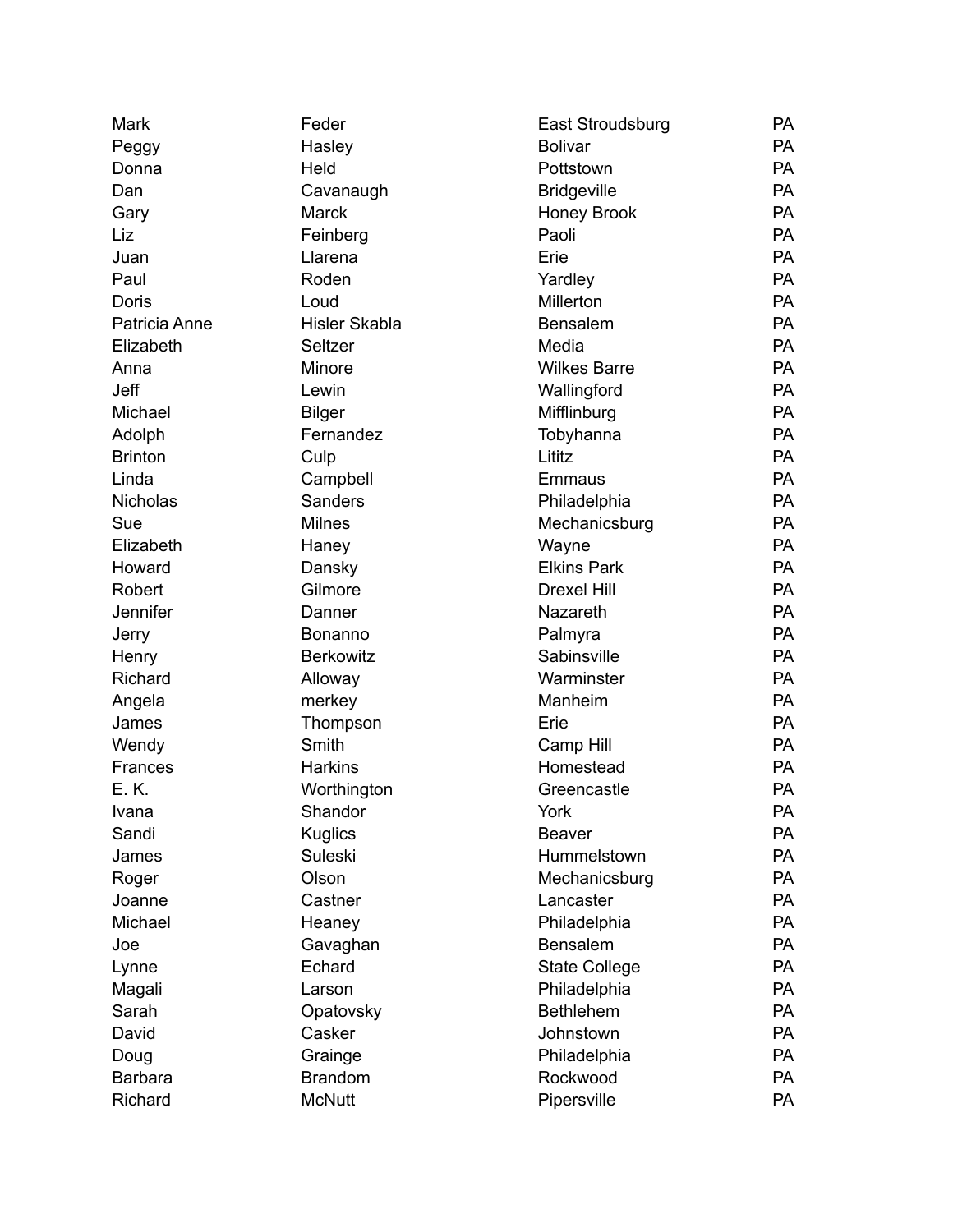| John              | <b>Six</b>       | Middletown             | <b>PA</b> |
|-------------------|------------------|------------------------|-----------|
| Sheila            | Mcnamee          | Fort Washington        | <b>PA</b> |
| Nancy             | <b>Bartley</b>   | <b>Chester Springs</b> | <b>PA</b> |
| Donna             | Kohut            | Macungie               | <b>PA</b> |
| Joseph            | <b>Brosky</b>    | Johnstown              | <b>PA</b> |
| Amani             | Reid             | Philadelphia           | <b>PA</b> |
| <b>Barbara</b>    | Nadel            | Milford                | <b>PA</b> |
| <b>Anne Marie</b> | Mandell          | <b>West Chester</b>    | <b>PA</b> |
| Robbie            | Cross            | Williamsport           | <b>PA</b> |
| Suzanne           | Shaffer          | <b>Spring Grove</b>    | <b>PA</b> |
| Paul              | <b>Brubaker</b>  | Manheim                | <b>PA</b> |
| Lettice           | <b>Brown</b>     | York                   | <b>PA</b> |
| Todd              | Pride            | Cochranville           | <b>PA</b> |
| Patricia          | <b>McCormick</b> | Lititz                 | <b>PA</b> |
| John              | Dulworth         | Dallastown             | <b>PA</b> |
| Naomi             | <b>Miller</b>    | Philadelphia           | <b>PA</b> |
| Janice            | Horn             | Clarion                | <b>PA</b> |
| Dennis            | Coffman          | Harrisburg             | <b>PA</b> |
| Dorothy           | Wormser          | <b>New Cumberland</b>  | <b>PA</b> |
| Karla             | McNamara         | <b>Baden</b>           | <b>PA</b> |
| Lotte             | Erhardt          | New Wilmington         | <b>PA</b> |
| Winifred          | Lutz             | Huntingdon Valley      | <b>PA</b> |
| <b>CAROL</b>      | <b>WILLIAMS</b>  | Indiana                | <b>PA</b> |
| Karen             | Kirchdoerfer     | Orefield               | <b>PA</b> |
| Don               | Waldron          | Gouldsboro             | <b>PA</b> |
| <b>Barbara</b>    | Nilsen           | <b>State College</b>   | <b>PA</b> |
| Louise            | Champagne        | Harrisburg             | <b>PA</b> |
| Jean              | <b>Bechtel</b>   | Philadelphia           | <b>PA</b> |
| Geoffrey          | Selling          | Philadelphia           | <b>PA</b> |
| Mary              | <b>McGrath</b>   | Mechanicsburg          | <b>PA</b> |
| Nancy             | <b>Tkacs</b>     | Cresco                 | PA        |
| Linda             | McNair           | Pittsburgh             | PA        |
| Joan              | <b>Bouchard</b>  | <b>State College</b>   | <b>PA</b> |
| Kathleen K        | Harr             | Langhorne              | <b>PA</b> |
| <b>JO</b>         | <b>BITZER</b>    | Mechanicsburg          | <b>PA</b> |
| Jane              | Rankin           | <b>Glen Mills</b>      | <b>PA</b> |
| Elizabeth         | <b>Burris</b>    | <b>Dilliner</b>        | <b>PA</b> |
| Elizabeth         | Loser            | Hanover                | <b>PA</b> |
| <b>Brandon</b>    | Potter           | Wexford                | <b>PA</b> |
| <b>Brad</b>       | <b>Trutt</b>     | White Haven            | PA        |
| Paul              | Coleman          | Lewisburg              | <b>PA</b> |
| Lynne             | Heritage         | <b>Bellefonte</b>      | <b>PA</b> |
| M/M Don Koch      | Koch             | Venetia                | <b>PA</b> |
| Mary              | Felley           | Jenkintown             | <b>PA</b> |
| Lenore            | Melmeyer         | Pittsburgh             | PA        |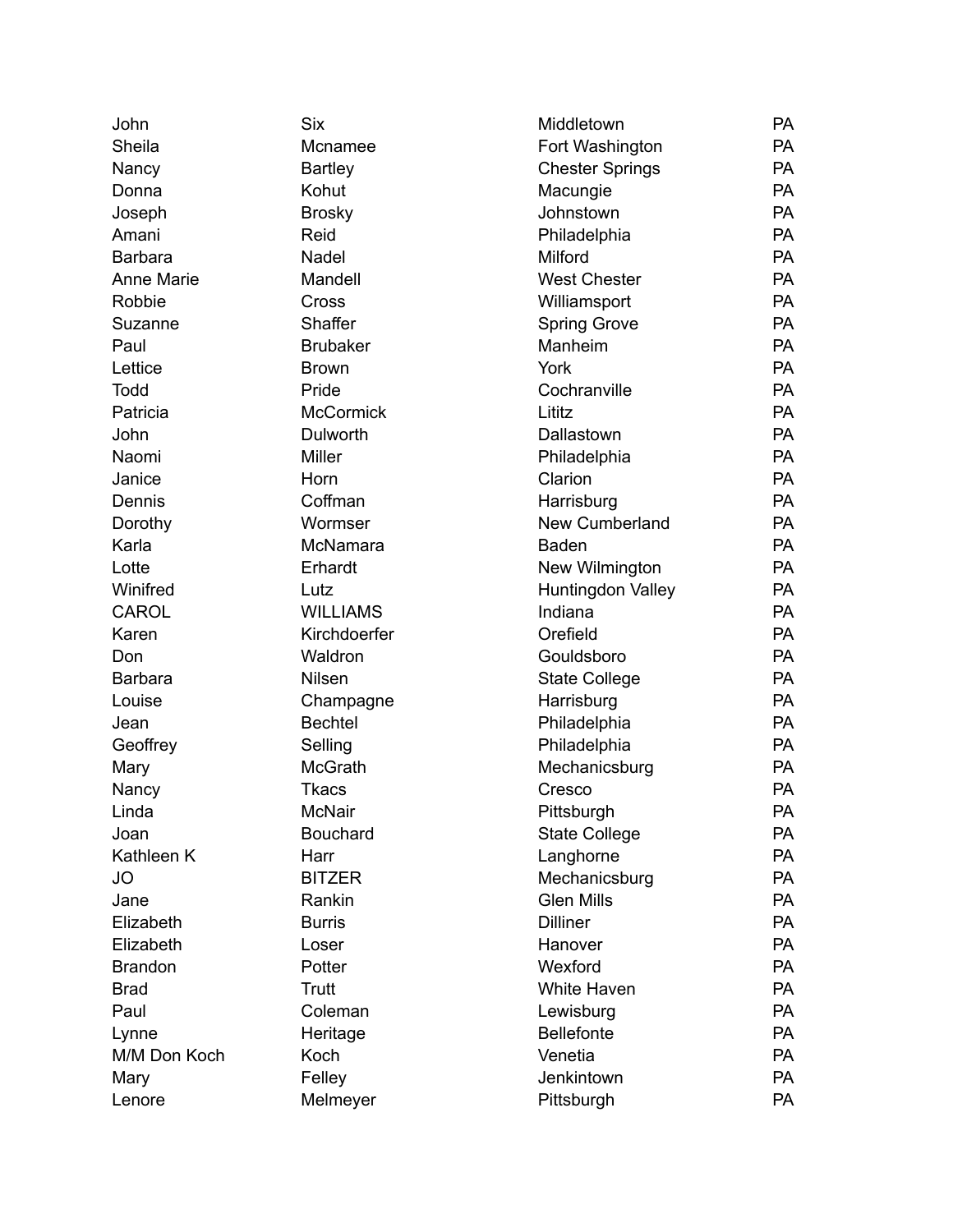| David             | <b>Buck</b>     | Sugar Run               | <b>PA</b> |
|-------------------|-----------------|-------------------------|-----------|
| Cecelia           | Hard            | Pittsburgh              | <b>PA</b> |
| <b>Barbara</b>    | <b>Bruce</b>    | Johnstown               | PA        |
| Dana              | Cohen           | Newtown                 | <b>PA</b> |
| Eric              | Staub           | Hanover                 | PA        |
| Mark              | Hite            | Royersford              | <b>PA</b> |
| Tina              | <b>Brunetti</b> | Conshohocken            | <b>PA</b> |
| Diane Barr        | Quinlin         | Pittsburgh              | <b>PA</b> |
| Robert            | Malhame         | <b>Bushkill</b>         | <b>PA</b> |
| Kathleen          | Hornberger      | Aston                   | <b>PA</b> |
| Carol             | <b>Buskirk</b>  | Harrisburg              | PA        |
| Patricia          | Howe            | Clarion                 | <b>PA</b> |
| Robert            | Thompson        | Long Pond               | <b>PA</b> |
| James             | Morrison        | <b>Willow Grove</b>     | <b>PA</b> |
| Gary              | Smith           | Harrisburg              | <b>PA</b> |
| Michael           | Evans           | Lancaster               | <b>PA</b> |
| Paul              | Palla           | Greencastle             | <b>PA</b> |
| Robert            | Wellington      | Erie                    | <b>PA</b> |
| Clarke            | <b>Blynn</b>    | Berwyn                  | PA        |
| Lisa              | <b>Kiziuk</b>   | <b>West Chester</b>     | <b>PA</b> |
| Joseph            | Kenosky         | Mount Pocono            | <b>PA</b> |
| Richard           | <b>Matthews</b> | <b>Brackney</b>         | <b>PA</b> |
| Joanne            | Fox             | Pittsburgh              | <b>PA</b> |
| <b>Bernadette</b> | Margel          | Lancaster               | <b>PA</b> |
| <b>JOHN</b>       | <b>OAKES</b>    | Scott Township          | <b>PA</b> |
| Carol             | ONeill          | <b>Warriors Mark</b>    | <b>PA</b> |
| Kathie            | Westman         | Gibsonia                | <b>PA</b> |
| Tim               | Schultz         | Hatboro                 | <b>PA</b> |
| Gary              | Ryan            | Doylestown              | <b>PA</b> |
| Marcia            | Gentry          | Exton                   | <b>PA</b> |
| Mary Jane         | Urbanowicz      | Shippensburg            | PA        |
| A                 | McCaughan       | Philadelphia            | PA        |
| Danielle          | Anderson        | Nazareth                | <b>PA</b> |
| Rev. Rebecca      | Cartus          | Sewickley               | <b>PA</b> |
| Susan             | Young           | Elizabethtown           | <b>PA</b> |
| Dennis MAQ        | Crook           | Coatesville             | <b>PA</b> |
| Anne              | MacDougall      | Ligonier                | <b>PA</b> |
| Philip            | Moore           | Glenside                | <b>PA</b> |
| Angela            | Mountain        | Ambler                  | <b>PA</b> |
| Roberta           | <b>Brunner</b>  | Huntingdon Valley       | <b>PA</b> |
| Christopher       | Irwin           | <b>North Versailles</b> | <b>PA</b> |
| Elizabeth         | Plummer         | Doylestown              | <b>PA</b> |
| Claiew            | <b>Binkley</b>  | <b>West Chester</b>     | <b>PA</b> |
| Victor            | Colon           | Reading                 | <b>PA</b> |
| Chuck             | Gassert         | Hummelstown             | PA        |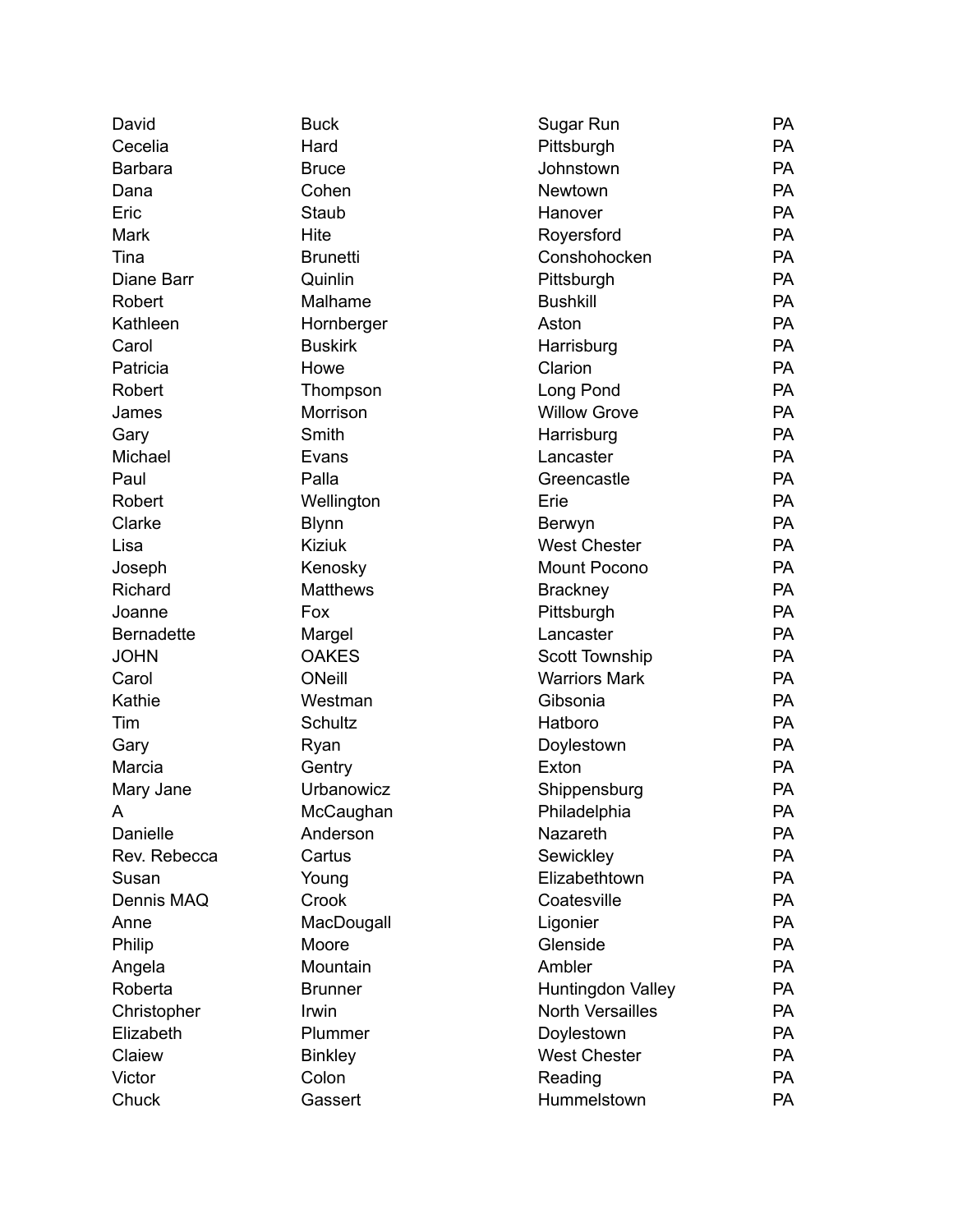| Michael          | Robinson          | York                | <b>PA</b> |
|------------------|-------------------|---------------------|-----------|
| Laura            | Horowitz          | Pittsburgh          | <b>PA</b> |
| Warren           | Hodgkiss          | Harrisburg          | <b>PA</b> |
| Jane             | <b>Todd</b>       | Norristown          | <b>PA</b> |
| Gwendolyn        | McClellan         | Lititz              | PA        |
| Kathy            | Yorkievitz        | Camp Hill           | <b>PA</b> |
| Kate             | <b>Dushel</b>     | Stewartstown        | <b>PA</b> |
| Lois Ann         | Griffiths         | Harrisburg          | <b>PA</b> |
| Teri             | Dignazio          | Oxford              | <b>PA</b> |
| Vonny            | Eckman            | Carlisle            | PA        |
| Stephen          | Parks             | Hollidaysburg       | <b>PA</b> |
| Jennifer         | Engle             | Lancaster           | <b>PA</b> |
| John             | Lahr              | Pequea              | PA        |
| Patricia R.      | Wendell           | Jeannette           | <b>PA</b> |
| Michael          | Millet Jr.        | Philadelphia        | <b>PA</b> |
| Sandra           | Fulton            | Philadelphia        | <b>PA</b> |
| Bayyenah         | AA                | Philadelphia        | <b>PA</b> |
| Michael          | Griffin           | Birdsboro           | <b>PA</b> |
| Michelle         | Dugan             | <b>Upper Darby</b>  | <b>PA</b> |
| Ann              | Warneka           | Mechanicsburg       | <b>PA</b> |
| <b>Stacey</b>    | Duff              | Pittsburgh          | PA        |
| John             | Margerum          | Philadelphia        | <b>PA</b> |
| <b>RachelVal</b> | Cohen             | Stroudsburg         | <b>PA</b> |
| Tracey           | Noblette          | Lewisburg           | PA        |
| Irene            | Putzer            | Philadelphia        | <b>PA</b> |
| William          | Egbert            | <b>Bethlehem</b>    | <b>PA</b> |
| Zoe              | Warner            | Malvern             | <b>PA</b> |
| Pam              | Kosty             | Havertown           | <b>PA</b> |
| David            | Imgrund           | Carlisle            | <b>PA</b> |
| David L          | <b>Stermer Sr</b> | Windsor             | <b>PA</b> |
| Jenny            | <b>Bardwell</b>   | <b>Mount Morris</b> | PA        |
| Greta            | Aul               | Lancaster           | PA        |
| Donna            | Logan             | Erie                | <b>PA</b> |
| <b>JOHN</b>      | <b>YESENOSKY</b>  | <b>GARARDS FORT</b> | PA        |
| Charles          | Ogle              | Kunkletown          | <b>PA</b> |
| <b>Stacy</b>     | Hall              | <b>Bellefonte</b>   | <b>PA</b> |
| Karen            | Haas              | Erie                | PA        |
| Peg              | Church            | <b>Bethlehem</b>    | <b>PA</b> |
| Sharon           | Rathi             | Meadville           | <b>PA</b> |
| David            | Fiedler           | Bensalem            | PA        |
| <b>DANIEL</b>    | <b>ZANTZINGER</b> | Devault             | <b>PA</b> |
| Carol            | Hauptfuhrer       | Philadelphia        | <b>PA</b> |
| Richard          | Lewis             | Gettysburg          | <b>PA</b> |
| Aaron            | Libson            | Philadelphia        | <b>PA</b> |
| Mary             | More              | Flourtown           | PA        |
|                  |                   |                     |           |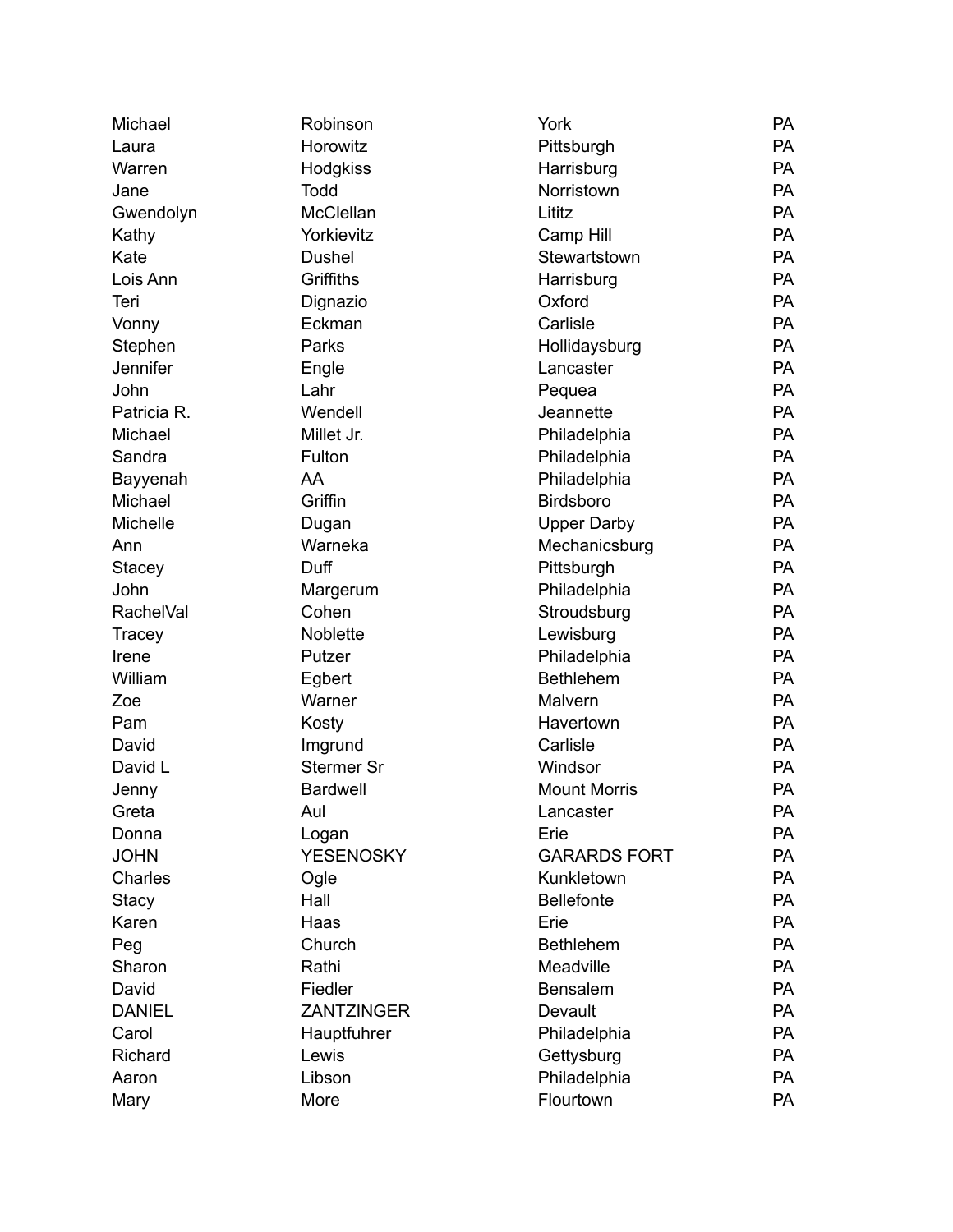| Robert         | Snyder            | Chambersburg                | <b>PA</b> |
|----------------|-------------------|-----------------------------|-----------|
| <b>KELLY</b>   | <b>GENOVESE</b>   | Monessen                    | <b>PA</b> |
| Joe            | Palmer            | Southampton                 | <b>PA</b> |
| Tamara         | Peace             | Philadelphia                | <b>PA</b> |
| <b>Teresa</b>  | Thome             | Elizabethtown               | <b>PA</b> |
| Ruth           | <b>Sheets</b>     | <b>Brookhaven</b>           | <b>PA</b> |
| Ruth           | Dubinsky          | <b>Plymouth Meeting</b>     | <b>PA</b> |
| <b>Bonnie</b>  | Hamilton          | Lewisberry                  | <b>PA</b> |
| John           | Cooper            | Lewisburg                   | <b>PA</b> |
| Dale           | <b>Harris</b>     | Lansdowne                   | <b>PA</b> |
| Darryl         | Albright          | Mount Wolf                  | PA        |
| <b>BARBARA</b> | <b>PACE</b>       | Pgh.                        | <b>PA</b> |
| Robert W.      | Rhodes, III       | Mercersburg                 | <b>PA</b> |
| Benita J.      | Campbell          | Burgettstown                | <b>PA</b> |
| <b>Therese</b> | MacKenzie         | Haverford                   | <b>PA</b> |
| Karen          | Guarino Spanton   | Philadelphia                | <b>PA</b> |
| Cynthia        | Clark             | Pittsburgh                  | <b>PA</b> |
| M. Eileen      | Graham            | Gardners                    | <b>PA</b> |
| <b>Neil</b>    | Korostoff         | <b>Spring Mills</b>         | <b>PA</b> |
| aggie          | perilli           | Lancaster                   | <b>PA</b> |
| john           | <b>Barna</b>      | <b>Homer City</b>           | <b>PA</b> |
| <b>Natalie</b> | Boggi             | <b>Feasterville Trevose</b> | <b>PA</b> |
| Rob            | Carpenter         | Pittsburgh                  | <b>PA</b> |
| David          | Meade             | Apollo                      | <b>PA</b> |
| Jared          | Stonesifer        | <b>Cranberry Township</b>   | <b>PA</b> |
| Richard        | Johnson           | Curwensville                | <b>PA</b> |
| Homer          | Lee               | East Stroudsburg            | <b>PA</b> |
| Sean           | Peterson          | Harrisburg                  | PA        |
| Todd           | Sweppenheiser     | <b>Willow Grove</b>         | <b>PA</b> |
| Jen            | Knapp             | Marietta                    | <b>PA</b> |
| Jean           | Wiant             | Glenolden                   | <b>PA</b> |
| Dorothy        | Dunlap            | Pittsburgh                  | PA        |
| Cheryl         | Capozzoli         | Coraopolis                  | PA        |
| Cheryl         | Rampelt           | Sewickley                   | PA        |
| <b>Bryn</b>    | Hammarstrom       | Middlebury Center           | <b>PA</b> |
| Darla          | <b>Brunnquell</b> | Rockton                     | <b>PA</b> |
| Stephen        | Crescimanno       | Hatfield                    | <b>PA</b> |
| Theresa        | <b>Black</b>      | <b>Lake Ariel</b>           | <b>PA</b> |
| Maureen        | McHugh            | Chambersburg                | <b>PA</b> |
| Ron Scott      | Shepler           | Harrisburg                  | <b>PA</b> |
| kathy          | ober              | Pittsburgh                  | <b>PA</b> |
| Patti          | Johnson           | Perkasie                    | <b>PA</b> |
| Tracey         | DePasquale        | York                        | <b>PA</b> |
| Donald         | Imler             | Duncansville                | <b>PA</b> |
| Carrie         | Swank             | Reading                     | <b>PA</b> |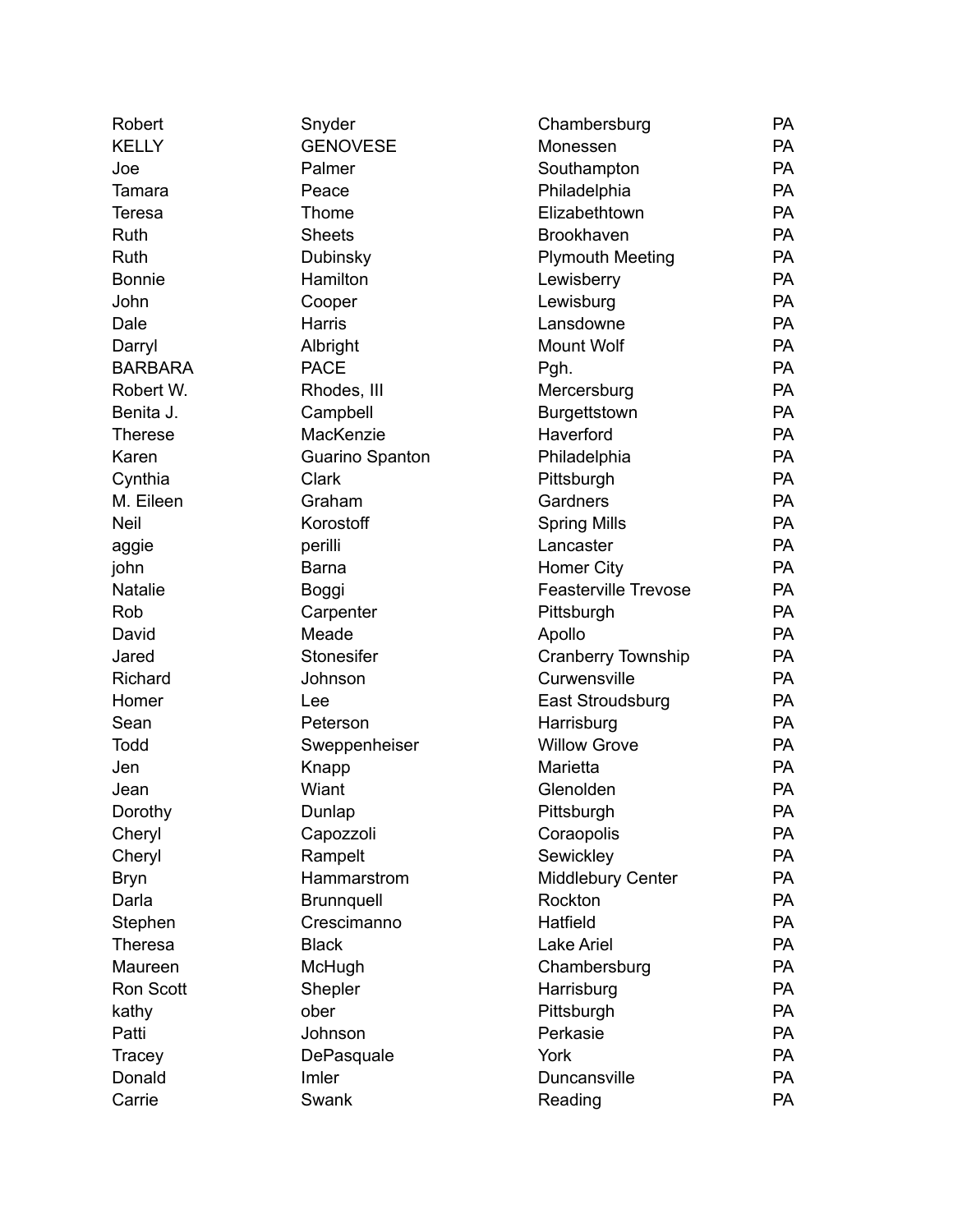| <b>Steve</b>        | <b>Bell</b>      | Sharon                  | <b>PA</b> |
|---------------------|------------------|-------------------------|-----------|
| <b>Bronwen</b>      | Hartranft        | Lancaster               | <b>PA</b> |
| Roger & Ellen       | <b>Miller</b>    | York                    | <b>PA</b> |
| Ellen               | Gay              | <b>Kennett Square</b>   | <b>PA</b> |
| Katherine           | <b>DeAngelis</b> | Philadelphia            | <b>PA</b> |
| <b>Bob</b>          | Steininger       | Phoenixville            | <b>PA</b> |
| Mary                | Collier          | Lewisburg               | <b>PA</b> |
| Patrick             | Smith            | <b>Hanover Township</b> | <b>PA</b> |
| Sarah               | Panullo          | Waymart                 | <b>PA</b> |
| Christina           | Clement          | Intercourse             | <b>PA</b> |
| Dan                 | O'Brien          | <b>Bristol</b>          | <b>PA</b> |
| Diana               | Goslin           | Chicora                 | <b>PA</b> |
| Robert and Rose Ann | Wallace          | Williamsport            | <b>PA</b> |
| Rebecca             | Studer           | Pittsburgh              | <b>PA</b> |
| Cheryl              | Champy           | Media                   | <b>PA</b> |
| Lynne               | Waymon           | Newtown                 | <b>PA</b> |
| Tarah               | Probst           | Stroudsburg             | <b>PA</b> |
| James and Joanne    | Smoker           | York                    | <b>PA</b> |
| Peter               | Zacharias        | Lancaster               | <b>PA</b> |
| Ashley              | Spotts           | Lancaster               | <b>PA</b> |
| Dianna              | Holland          | Philadelphia            | <b>PA</b> |
| Kathryn             | <b>Burkhart</b>  | <b>New Holland</b>      | <b>PA</b> |
| Orysia              | Twerdochlib      | Philadelphia            | <b>PA</b> |
| <b>Beatrice</b>     | Landis           | Lancaster               | <b>PA</b> |
| Eleanor             | Pages            | <b>Glen Mills</b>       | <b>PA</b> |
| Kathryn             | Conrad           | Duncannon               | <b>PA</b> |
| Renee               | Reber            | New Cumberland          | <b>PA</b> |
| Thomas              | Snow             | Oakmont                 | <b>PA</b> |
| Rebecca             | Harclerode       | Philadelphia            | <b>PA</b> |
| Gary                | <b>Scott</b>     | Pottstown               | <b>PA</b> |
| winifred            | Schlouch         | Mohnton                 | PA        |
| Karen               | Dunn             | Philadelphia            | PA        |
| jessica             | boyer            | Harrisburg              | <b>PA</b> |
| Martha              | Kasanow          | Philadelphia            | PA        |
| howard and arlene   | leiter           | Langhorne               | <b>PA</b> |
| Lauri               | Moon             | Williamsport            | <b>PA</b> |
| Linda               | <b>Burfield</b>  | Fairview                | PA        |
| Eddie               | Shaw             | Pittsburgh              | <b>PA</b> |
| Regina              | <b>Brooks</b>    | Pittsburgh              | <b>PA</b> |
| Jacqueline          | Eisenbise-Ross   | Lititz                  | <b>PA</b> |
| Shawn               | Delmar           | Glen Riddle Lima        | <b>PA</b> |
| Diane               | Alexanderson     | Doylestown              | <b>PA</b> |
| Stephanie           | Lower            | Mountville              | <b>PA</b> |
| Nancy               | <b>Becker</b>    | Lafayette Hill          | <b>PA</b> |
| Deb                 | Horan            | Springfield             | PA        |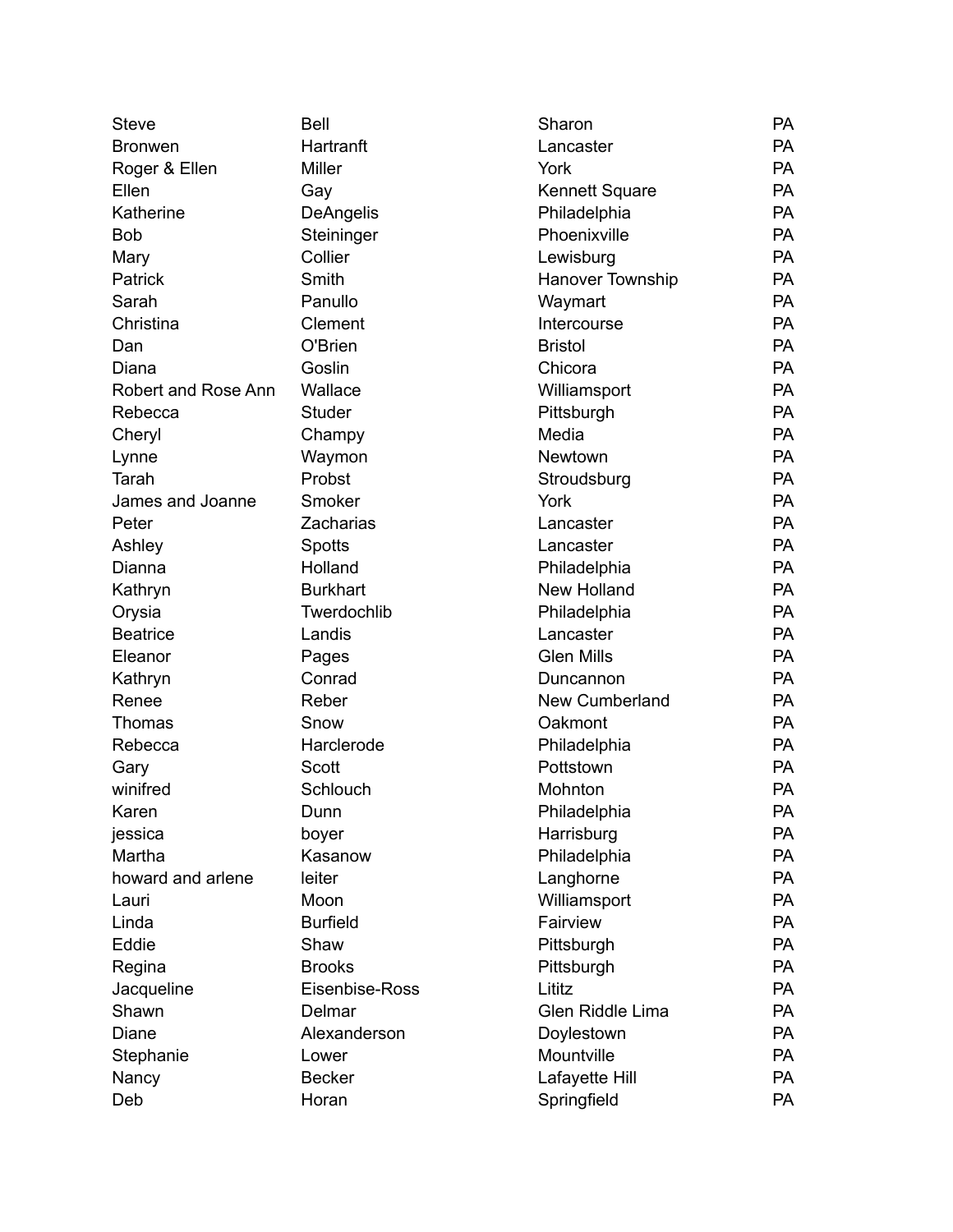| Dianne            | Klein           | Honesdale                 | <b>PA</b> |
|-------------------|-----------------|---------------------------|-----------|
| Lydia r.          | Savadove        | Philadelphia              | <b>PA</b> |
| Kathy             | Turner          | Clearfield                | <b>PA</b> |
| Michael           | Siwy            | Whitehall                 | <b>PA</b> |
| Janet             | Sidewater       | Coatesville               | PA        |
| Donna             | Ingenito        | Mount Joy                 | PA        |
| Karen             | Ferraro         | <b>West Chester</b>       | <b>PA</b> |
| Jennifer          | Mitchell        | <b>Telford</b>            | PA        |
| Hadley            | Littell         | <b>Bensalem</b>           | <b>PA</b> |
| Karen             | Elias           | Lock Haven                | PA        |
| William           | Huber           | Tobyhanna                 | <b>PA</b> |
| Eric              | <b>Buckmann</b> | Bala Cynwyd               | <b>PA</b> |
| Cathy             | Kumor           | Connellsville             | PA        |
| Peggy             | Schiavo         | Royersford                | PA        |
| Heidi M.          | Hess            | Glenside                  | PA        |
| Kathy             | Cook            | Exton                     | PA        |
| Rev. David Wesley | <b>Brown</b>    | Philadelphia              | PA        |
| Debra             | Heggenstaller   | Indiana                   | PA        |
| Meghan            | Boyd            | Pittsburgh                | PA        |
| John              | Cosgrove        | Easton                    | <b>PA</b> |
| Susan             | Saltzman        | Philadelphia              | PA        |
| <b>Bruno</b>      | DiLeccio        | Philadelphia              | PA        |
| John              | Owad            | Mount Wolf                | <b>PA</b> |
| <b>Bonnie</b>     | Winter          | Shrewsbury                | PA        |
| Susan             | Clarke-Mahoney  | Thornton                  | PA        |
| Daryl             | <b>Rice</b>     | Perkasie                  | PA        |
| Thomas            | Diehl           | Stroudsburg               | <b>PA</b> |
| Susan             | Fidelman        | Venetia                   | <b>PA</b> |
| Eva               | Goll            | Reinholds                 | PA        |
| Richard           | Cole            | Norristown                | PA        |
| Dana              | Dongilli        | <b>Rostraver Township</b> | PA        |
| Jane              | Benning         | Allentown                 | PA        |
| Donald            | Mutchler        | Millersville              | PA        |
| Mary Jean         | Sharp           | Altoona                   | <b>PA</b> |
| Jeffrey           | <b>Buehler</b>  | Harrisburg                | <b>PA</b> |
| <b>KAREN</b>      | <b>ERB</b>      | Lancaster                 | <b>PA</b> |
| Carol             | Troisi          | Unityville                | <b>PA</b> |
| Edward            | Williamson      | Ardmore                   | <b>PA</b> |
| <b>PAULA</b>      | <b>LAMB</b>     | Philadelphia              | <b>PA</b> |
| John              | Csaszar         | Fleetwood                 | <b>PA</b> |
| Mari              | McShane         | Pittsburgh                | <b>PA</b> |
| Kenton            | Rexford         | <b>Baden</b>              | <b>PA</b> |
| Carol             | Etheridge       | Lehighton                 | <b>PA</b> |
| Lois              | Surry           | Philadelphia              | <b>PA</b> |
| Miah              | Hornyak         | Bensalem                  | PA        |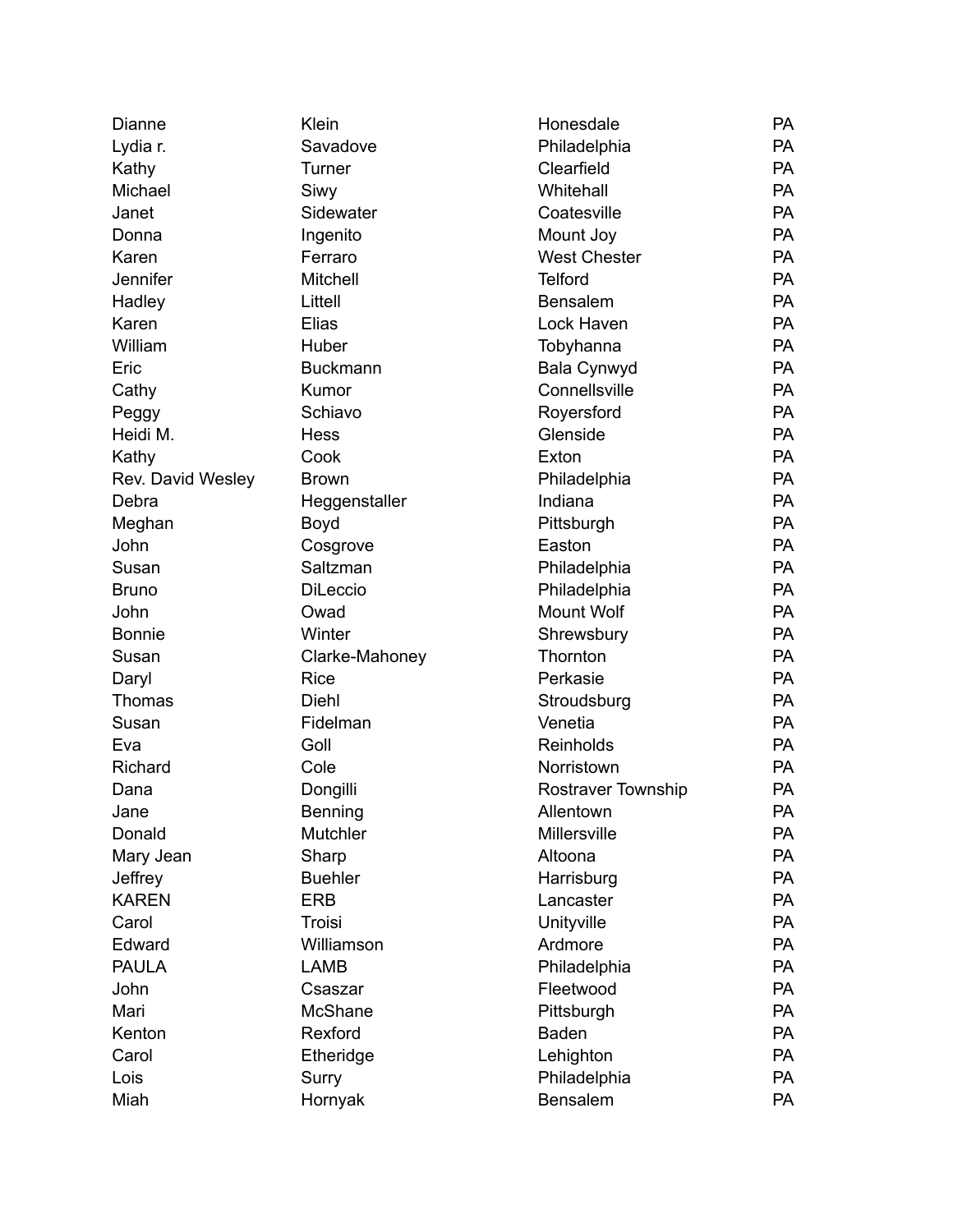| Kelyn     | Klein            | Elverson                    | <b>PA</b> |
|-----------|------------------|-----------------------------|-----------|
| Tom       | Gauntt           | <b>Bensalem</b>             | <b>PA</b> |
| Sandra    | Choukroun        | Penn Valley                 | <b>PA</b> |
| Dan       | Cush             | Aspinwall                   | <b>PA</b> |
| Phyllis   | Blumberg         | Bala Cynwyd                 | PA        |
| D.J.      | Lubonovich       | Franklin                    | <b>PA</b> |
| Michele   | Shawaluk         | <b>Feasterville Trevose</b> | <b>PA</b> |
| Kathleen  | Adamson          | Wallingford                 | <b>PA</b> |
| John      | <b>McDermott</b> | <b>State College</b>        | <b>PA</b> |
| Wilbur    | Amand            | <b>West Chester</b>         | <b>PA</b> |
| Martin    | <b>Schenck</b>   | Pittsburgh                  | <b>PA</b> |
| Cindy M.  | Dutka            | Philadelphia                | PA        |
| ellen     | kaye             | Philadelphia                | PA        |
| Whitney   | Wandelt          | Philadelphia                | <b>PA</b> |
| Susanne   | Groenendaal      | <b>State College</b>        | <b>PA</b> |
| Janis     | Long             | Indiana                     | <b>PA</b> |
| Robert    | Gibb             | Homestead                   | <b>PA</b> |
| Eileen    | Shupak           | Philadelphia                | <b>PA</b> |
| Stanley   | Silber           | Philadelphia                | <b>PA</b> |
| john      | guandolo         | Freedom                     | <b>PA</b> |
| Robert    | Cooke Jr.        | Mount Joy                   | PA        |
| Anne      | Bean             | <b>Bethlehem</b>            | <b>PA</b> |
| Michael   | Casey            | Stroudsburg                 | <b>PA</b> |
| Ronald    | Wagner           | Boyertown                   | <b>PA</b> |
| K         | Danowski         | Pittsburgh                  | PA        |
| Lester    | Friedlander      | Wyalusing                   | <b>PA</b> |
| Margaret  | <b>Boyer</b>     | New Freeport                | PA        |
| Paul      | Metzloff         | Reading                     | PA        |
| Andrew    | Mix              | Downingtown                 | PA        |
| Loretta   | <b>Butera</b>    | Morrisville                 | PA        |
| John      | Gajewski         | <b>Centre Hall</b>          | PA        |
| David     | Kaufhold         | Wrightsville                | PA        |
| Kevin     | Cochrane         | Easton                      | <b>PA</b> |
| John      | <b>Hilewick</b>  | <b>New Stanton</b>          | <b>PA</b> |
| Mary      | Mammarella       | Philadelphia                | <b>PA</b> |
| Elizabeth | Garibaldi        | Reading                     | <b>PA</b> |
| Jude      | Yardsley         | Harrisburg                  | <b>PA</b> |
| gloria    | czapnik          | Honesdale                   | <b>PA</b> |
| Annalisa  | Gojmerac         | Thomasville                 | <b>PA</b> |
| Lawrence  | Leech            | <b>West Chester</b>         | <b>PA</b> |
| Rachel    | Carey            | Manheim                     | <b>PA</b> |
| Wayne     | <b>Smithers</b>  | Harrisburg                  | <b>PA</b> |
| Wesley G. | Finkbeiner       | Womelsdorf                  | <b>PA</b> |
| Alexandra | Caluseriu        | Harrisburg                  | <b>PA</b> |
| A         | Wilson           | <b>Drexel Hill</b>          | PA        |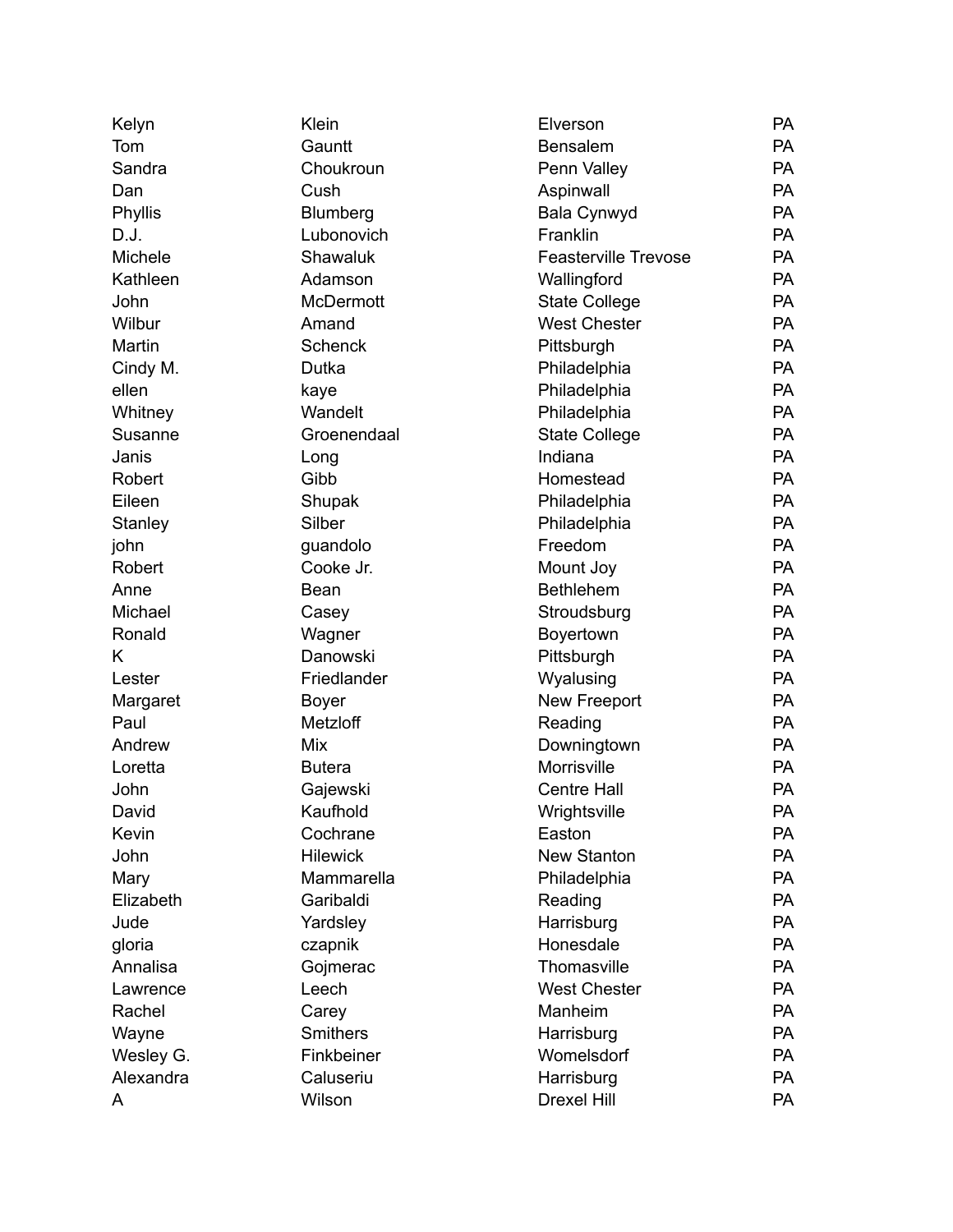| Kevin          | Stoner           | <b>Mount Holly Springs</b> | <b>PA</b> |
|----------------|------------------|----------------------------|-----------|
| Jenny          | <b>Tompkins</b>  | Meadville                  | <b>PA</b> |
| Rebecca        | Gagliano         | Philadelphia               | <b>PA</b> |
| Richard        | Aldred           | <b>Glen Mills</b>          | <b>PA</b> |
| <b>Nicole</b>  | Wagman           | Mechanicsburg              | <b>PA</b> |
| Janet          | <b>Burkhardt</b> | <b>Kennett Square</b>      | <b>PA</b> |
| Dean           | <b>Neely</b>     | Pocono Pines               | <b>PA</b> |
| Kelly          | O'Neill          | Harrisburg                 | <b>PA</b> |
| Donald         | Stanko           | New Kensington             | <b>PA</b> |
| Michael        | Kenosky          | <b>Mount Pocono</b>        | <b>PA</b> |
| Jim            | Kearney          | <b>New Castle</b>          | <b>PA</b> |
| Julie          | Shapiro          | Philadelphia               | <b>PA</b> |
| Stephen        | Wagner           | Philadelphia               | <b>PA</b> |
| Gregory        | Hoover           | Mifflinburg                | <b>PA</b> |
| Eugenia        | Ahern            | Glenside                   | <b>PA</b> |
| Kimberly       | DeWoody          | Wayne                      | PA        |
| Emily          | <b>Starr</b>     | Pittsburgh                 | <b>PA</b> |
| Gary           | Kendall          | <b>New Berlin</b>          | <b>PA</b> |
| D. Alfred      | Owens            | York                       | PA        |
| Jennifer       | Clark            | Media                      | <b>PA</b> |
| Maryann        | Velez            | Duryea                     | <b>PA</b> |
| Donald         | Mackowski        | Enola                      | <b>PA</b> |
| Mickey         | <b>Wolk</b>      | Havertown                  | <b>PA</b> |
| Eric           | Potter           | <b>West Chester</b>        | <b>PA</b> |
| Gerald         | Foran            | Easton                     | <b>PA</b> |
| Miranda        | Vigder           | <b>West Chester</b>        | <b>PA</b> |
| Sharon         | Reganato         | Springfield                | <b>PA</b> |
| <b>Barbara</b> | Amendola         | Cochranville               | <b>PA</b> |
| Sandra         | Boeving-Learned  | <b>Jackson Center</b>      | <b>PA</b> |
| allison        | saft             | Philadelphia               | <b>PA</b> |
| Lisa           | Chassey          | Norristown                 | <b>PA</b> |
| Ronald         | Chamberlain      | Ephrata                    | PA        |
| Robert         | Errett           | Greensburg                 | <b>PA</b> |
| Jeannine       | Pettigrew        | Harrisburg                 | <b>PA</b> |
| Sharon         | Wushensky        | <b>Kennett Square</b>      | PA        |
| <b>Brian</b>   | Swiderski        | Pottstown                  | <b>PA</b> |
| <b>Brandon</b> | Hertzog          | Hanover                    | PA        |
| Mary           | Hogan            | Easton                     | <b>PA</b> |
| Martha         | Gilliland        | <b>Butler</b>              | <b>PA</b> |
| Regina         | Axenroth         | Levittown                  | PA        |
| Noah           | Robertson        | <b>State College</b>       | <b>PA</b> |
| <b>Bonnie</b>  | <b>Stoeckl</b>   | Pequea                     | <b>PA</b> |
| Carolyn        | Leavitt          | Bangor                     | PA        |
| Sabrina        | Kirby            | Lewisburg                  | <b>PA</b> |
| Christopher    | Yohn             | Reading                    | PA        |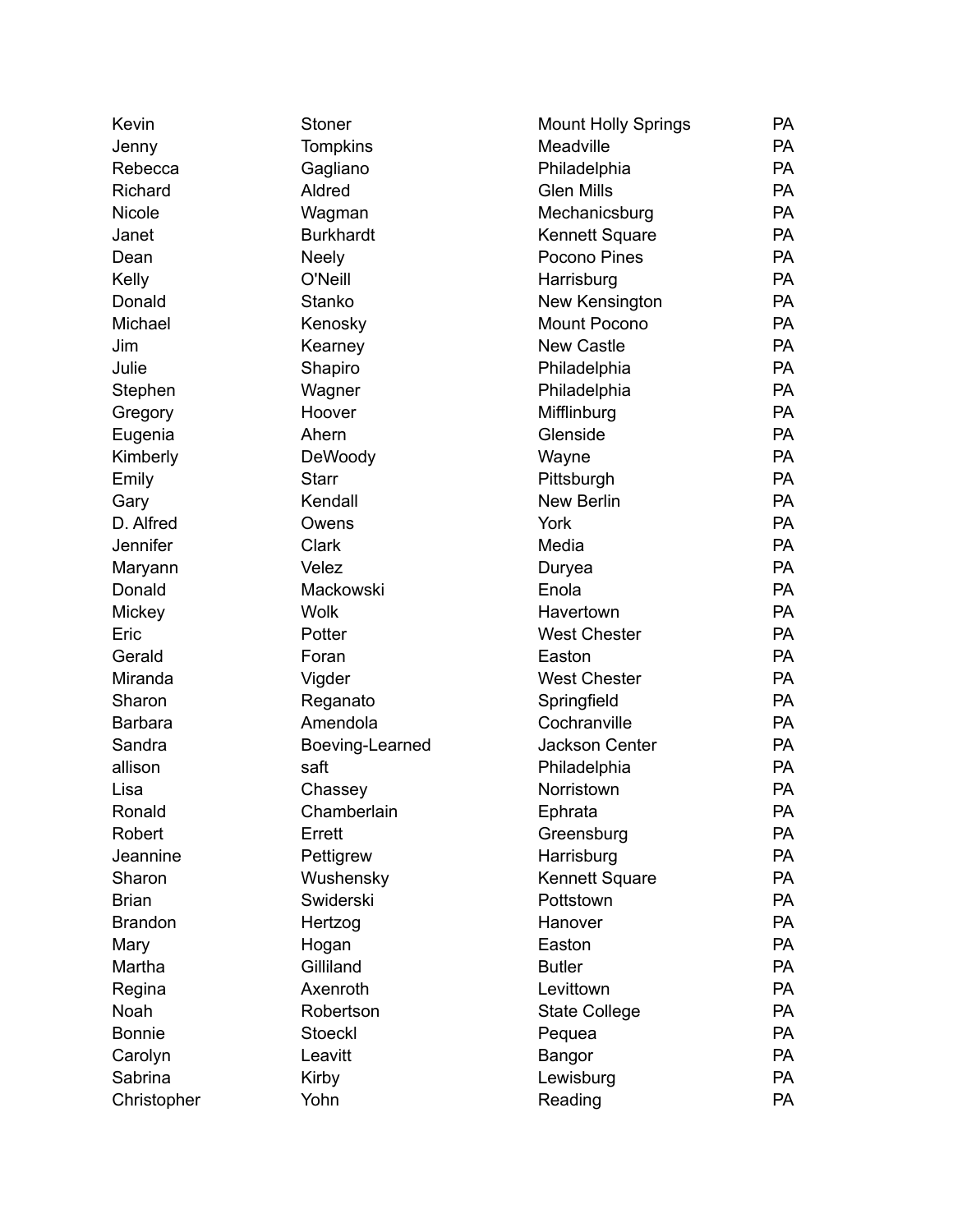| gretchen       | haas              | Wynnewood               | <b>PA</b> |
|----------------|-------------------|-------------------------|-----------|
| Walter         | <b>Bilderback</b> | Philadelphia            | <b>PA</b> |
| sarah          | boucas neto       | <b>Merion Station</b>   | <b>PA</b> |
| Susan          | <b>Busch</b>      | Newtown                 | <b>PA</b> |
| Julie          | Carll             | Chambersburg            | <b>PA</b> |
| J              | Fried             | <b>West Chester</b>     | <b>PA</b> |
| John           | Gricas            | Charleroi               | <b>PA</b> |
| Anne           | Young             | Revere                  | PA        |
| Suzanne        | Cresswell         | <b>West Chester</b>     | <b>PA</b> |
| R.A.           | Dayton            | Pittsburgh              | <b>PA</b> |
| <b>Brian</b>   | Nolan             | Stroudsburg             | <b>PA</b> |
| <b>Britta</b>  | <b>Biesecker</b>  | Wayne                   | <b>PA</b> |
| Nancy          | Chace             | Malvern                 | <b>PA</b> |
| Alyssa         | Wankewicz         | Perkasie                | <b>PA</b> |
| <b>Ileen</b>   | Carter            | <b>State College</b>    | <b>PA</b> |
| Peter          | Syre              | Abington                | <b>PA</b> |
| Jim            | Kippen            | <b>Plymouth Meeting</b> | <b>PA</b> |
| Paul           | Harvey            | Derry                   | <b>PA</b> |
| Jane           | Horwitz           | Havertown               | <b>PA</b> |
| Paul           | <b>Bugos</b>      | Philadelphia            | <b>PA</b> |
| Deborah        | <b>Stern</b>      | Paoli                   | <b>PA</b> |
| Michael        | McQuown           | Philadelphia            | <b>PA</b> |
| Susan          | Sussman           | Mechanicsburg           | <b>PA</b> |
| Paul           | Grady             | Tobyhanna               | <b>PA</b> |
| Patricia       | Dangle            | Montoursville           | <b>PA</b> |
| Robert         | Morgan            | <b>Dallas</b>           | <b>PA</b> |
| Rodney         | Martin            | Lititz                  | <b>PA</b> |
| Glenn          | Schlippert        | <b>Etters</b>           | <b>PA</b> |
| David          | Eldredge          | Haverford               | PA        |
| Elisabeth      | <b>Muller</b>     | Greentown               | <b>PA</b> |
| Jane           | Youderian         | Avondale                | PA        |
| Oretta         | Muro              | Avella                  | PA        |
| <b>Barbara</b> | <b>Breitman</b>   | Philadelphia            | <b>PA</b> |
| Rena           | Grimmer           | Newmanstown             | PA        |
| Maurene        | Mealy             | Harrisburg              | <b>PA</b> |
| Rosanna        | Ceresini          | <b>Drexel Hill</b>      | <b>PA</b> |
| Suzanne        | <b>Baxter</b>     | Paoli                   | <b>PA</b> |
| Douglas        | Spencer           | <b>Kennett Square</b>   | <b>PA</b> |
| Cassandra      | <b>Tereschak</b>  | Scranton                | <b>PA</b> |
| Julie          | kaye              | <b>Emmaus</b>           | <b>PA</b> |
| John           | <b>Brugger</b>    | Erie                    | <b>PA</b> |
| Kate           | <b>Toczek</b>     | Hershey                 | <b>PA</b> |
| Michael        | Mehrazar          | Harrisburg              | <b>PA</b> |
| Jamilee        | Hoffman           | Chalfont                | <b>PA</b> |
| Randall        | Tenor             | Mechanicsburg           | <b>PA</b> |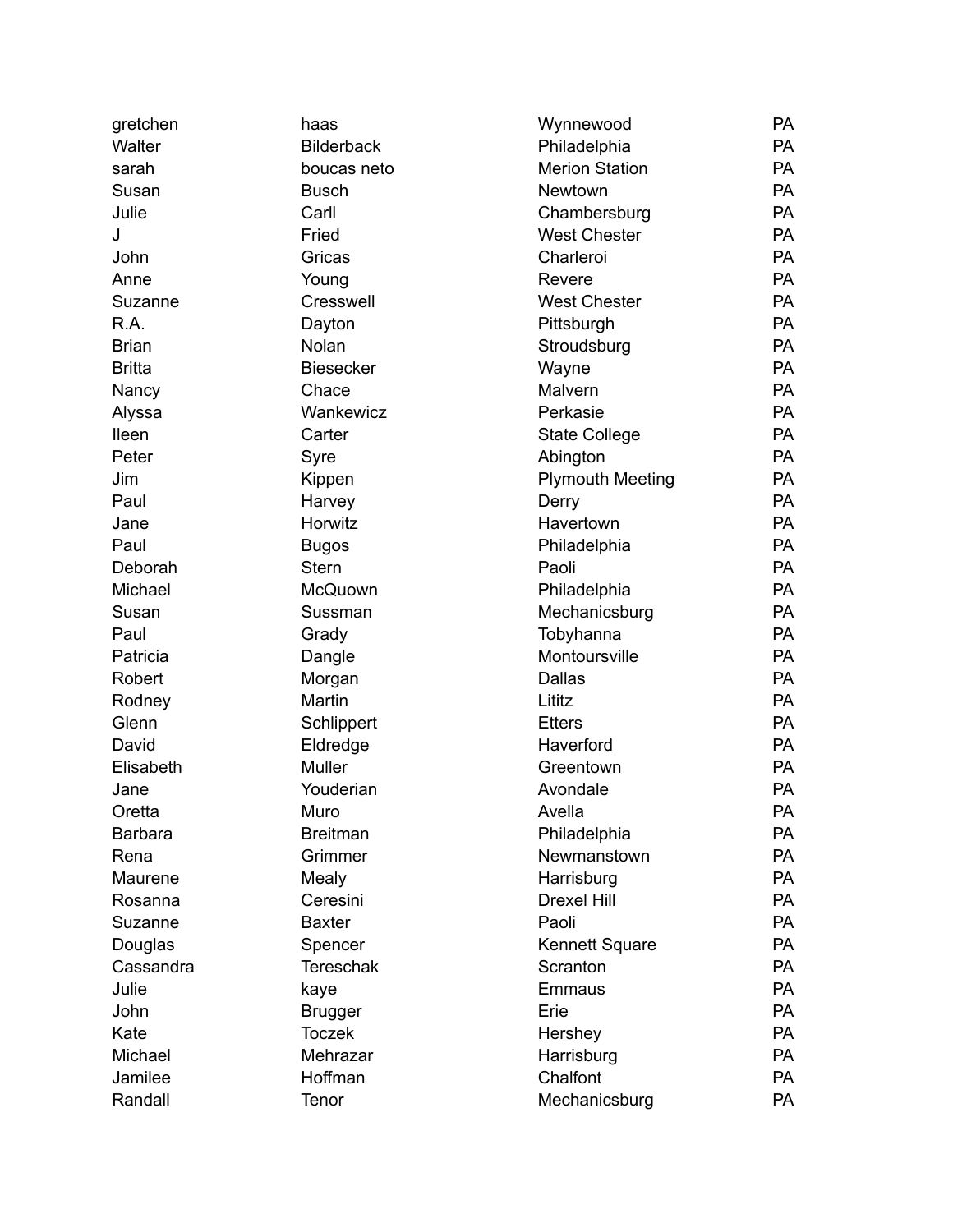| Donna          | Davidheiser      | Centerport              | <b>PA</b> |
|----------------|------------------|-------------------------|-----------|
| Hope           | Punnett          | Philadelphia            | <b>PA</b> |
| maria          | weidinger        | <b>Plymouth Meeting</b> | <b>PA</b> |
| Glenn          | Turner           | Philadelphia            | <b>PA</b> |
| Ira            | Beckerman        | New Cumberland          | PA        |
| Kelly          | Port             | <b>Spring City</b>      | <b>PA</b> |
| Lionel         | Ruberg           | Newtown                 | <b>PA</b> |
| Peter          | Hecht            | Philadelphia            | <b>PA</b> |
| Virginia       | Quinn matthews   | <b>Willow Grove</b>     | PA        |
| Amber          | Trophy           | Philadelphia            | PA        |
| Janet          | Davis            | Weatherly               | <b>PA</b> |
| eric           | pash             | Indiana                 | <b>PA</b> |
| Chris          | Roche            | Reading                 | PA        |
| <b>Bert</b>    | Whitehair        | Lake City               | <b>PA</b> |
| Melody         | Farrin           | Pittsburgh              | <b>PA</b> |
| <b>SIDNE</b>   | <b>BAGLINI</b>   | Malvern                 | <b>PA</b> |
| <b>Bob</b>     | Gallagher        | Philadelphia            | PA        |
| Karen M        | Lydon            | York                    | <b>PA</b> |
| Tai            | Chang            | <b>Blue Bell</b>        | <b>PA</b> |
| <b>EDNA</b>    | <b>SCHEIFELE</b> | <b>Emmaus</b>           | <b>PA</b> |
| Joy            | Chern            | Philadelphia            | PA        |
| Diane          | <b>DiFante</b>   | <b>West Decatur</b>     | <b>PA</b> |
| David          | Zabriskie        | Hawley                  | <b>PA</b> |
| Alok           | <b>Disa</b>      | Philadelphia            | <b>PA</b> |
| Tim            | Herman           | Hershey                 | PA        |
| Allan          | <b>Rubin</b>     | <b>Upper Darby</b>      | PA        |
| Jim            | <b>Brobst</b>    | Yardley                 | <b>PA</b> |
| Karen          | Tortorella       | Holicong                | <b>PA</b> |
| Cynthia        | Sheikh           | <b>West Chester</b>     | PA        |
| Alan           | Peterson         | <b>Willow Street</b>    | <b>PA</b> |
| George         | Zgela            | <b>Conneaut Lake</b>    | PA        |
| Billy          | Pepmeyer         | Glenshaw                | PA        |
| Sean           | Duffin           | Paoli                   | PA        |
| Jack           | <b>Miller</b>    | Lewisburg               | <b>PA</b> |
| Jen            | Zickefoose       | South Park              | <b>PA</b> |
| Gregory        | <b>Burgdorf</b>  | Hummelstown             | <b>PA</b> |
| Lee            | <b>Bible</b>     | Abbottstown             | <b>PA</b> |
| martha         | Sawyer           | <b>State College</b>    | <b>PA</b> |
| <b>Beth</b>    | Dutton           | Pittsburgh              | <b>PA</b> |
| <b>Barbara</b> | Leo              | Honesdale               | <b>PA</b> |
| karen          | hartley          | Collegeville            | <b>PA</b> |
| Michael        | Schmotzer        | York                    | <b>PA</b> |
| Frank          | <b>Bartell</b>   | Philadelphia            | <b>PA</b> |
| Fred           | Kraybill         | Pittsburgh              | <b>PA</b> |
| James          | Coffey           | Green Lane              | <b>PA</b> |
|                |                  |                         |           |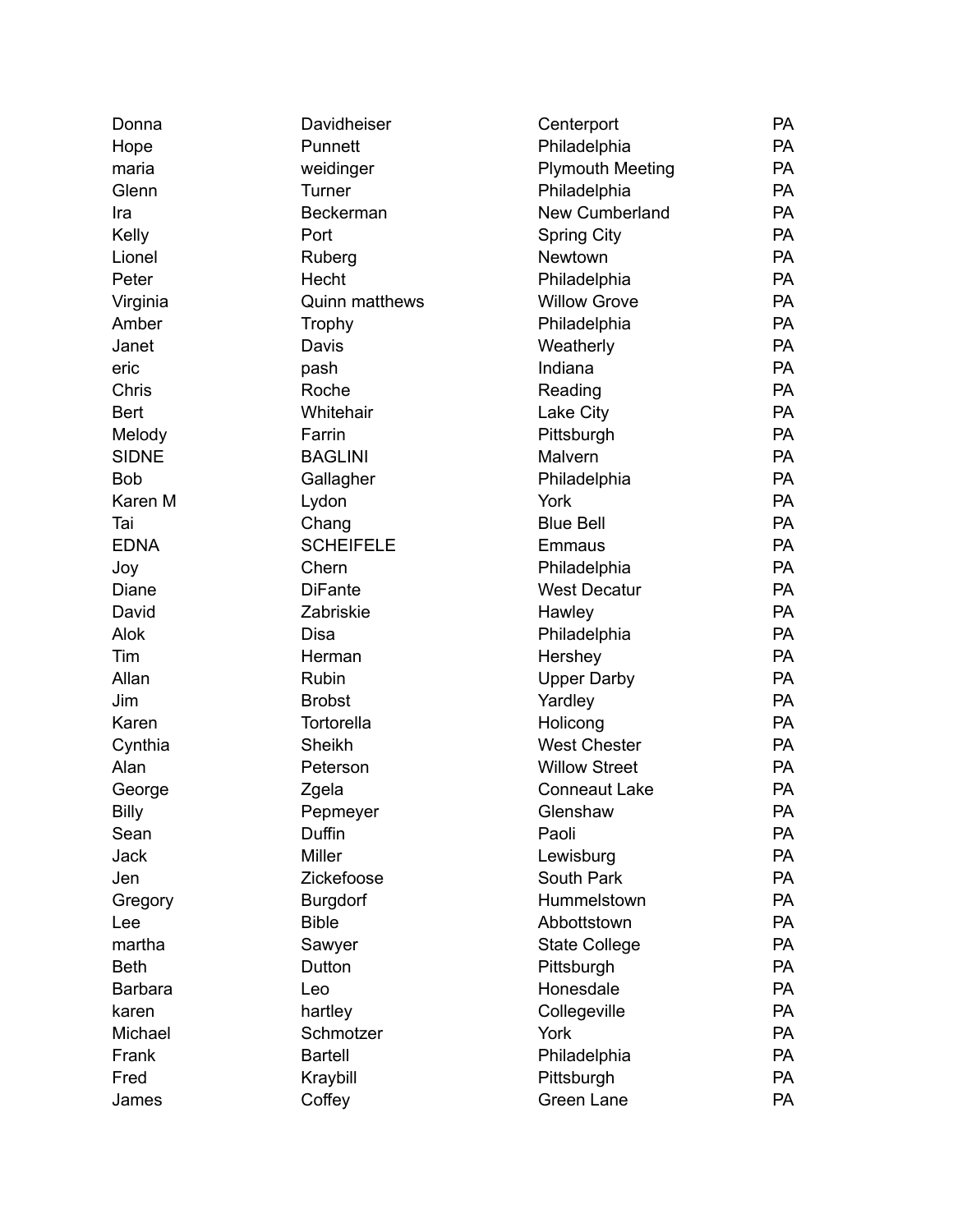| Tom            | McLne            | Scranton             | <b>PA</b> |
|----------------|------------------|----------------------|-----------|
| Laura          | Ray              | Hellertown           | <b>PA</b> |
| Heather        | Gustafson        | Collegeville         | <b>PA</b> |
| Jennifer       | Newhouse         | <b>Bridgeville</b>   | <b>PA</b> |
| Janet          | Bargh            | Harrisburg           | <b>PA</b> |
| Margaret       | Emerson          | Philadelphia         | <b>PA</b> |
| Francis        | Fedoroff         | Philadelphia         | <b>PA</b> |
| Noel           | Smyth            | Havertown            | <b>PA</b> |
| Judith         | Hartl            | Philadelphia         | <b>PA</b> |
| Cecily         | Kihn             | Philadelphia         | <b>PA</b> |
| Arlene         | <b>Wolk</b>      | Pittsburgh           | <b>PA</b> |
| Jon            | Levin            | <b>Emmaus</b>        | <b>PA</b> |
| <b>Jack</b>    | <b>Detweiler</b> | Camp Hill            | <b>PA</b> |
| Linda          | Sieber           | <b>Shermans Dale</b> | <b>PA</b> |
| Paul           | Weinstein        | Doylestown           | <b>PA</b> |
| Charles        | Forsythe         | Harleysville         | <b>PA</b> |
| <b>Barbara</b> | Atkinson         | Southampton          | <b>PA</b> |
| Cynthia        | D'Ambrosio       | Norristown           | <b>PA</b> |
| Paul           | <b>Brown</b>     | Pittsburgh           | <b>PA</b> |
| John           | <b>Dulik</b>     | Philadelphia         | <b>PA</b> |
| Robert         | <b>Steffes</b>   | Aliquippa            | <b>PA</b> |
| John           | Capowski         | Camp Hill            | <b>PA</b> |
| Ruth           | <b>Roberts</b>   | Irwin                | <b>PA</b> |
| Diana          | Dakey            | Dalton               | <b>PA</b> |
| Richard        | Ehmann           | Pittsburgh           | <b>PA</b> |
| Nancy          | <b>Bergey</b>    | New Wilmington       | <b>PA</b> |
| Maryann        | Henninger        | Boyertown            | <b>PA</b> |
| Todd           | Garcia-Bish      | <b>Butler</b>        | <b>PA</b> |
| Paula          | Kline            | <b>West Chester</b>  | <b>PA</b> |
| Char           | Magaro           | Enola                | <b>PA</b> |
| Robert         | Kelley           | Pittsburgh           | PA        |
| Caroline       | Cotugno          | Croydon              | PA        |
| Sari           | <b>Steuber</b>   | Springfield          | <b>PA</b> |
| Kristy         | Deischer-Eddy    | Exton                | <b>PA</b> |
| Sherry         | <b>McNeil</b>    | <b>Butler</b>        | <b>PA</b> |
| Dorothea       | Leicher          | Columbia Cross Roads | <b>PA</b> |
| Sandra         | Clark            | Erie                 | <b>PA</b> |
| Robert         | Carline          | <b>State College</b> | <b>PA</b> |
| Linda          | <b>Blythe</b>    | Philadelphia         | <b>PA</b> |
| <b>Diana</b>   | Ames             | Pittsburgh           | <b>PA</b> |
| <b>Barbara</b> | Knickerbocker    | <b>West Chester</b>  | <b>PA</b> |
| Sheila         | Erlbaum          | Philadelphia         | <b>PA</b> |
| J. Allen       | Feryok           | Monessen             | <b>PA</b> |
| Jenaro         | Rodriguez        | Hastings             | <b>PA</b> |
| Henry          | Frank            | Philadelphia         | <b>PA</b> |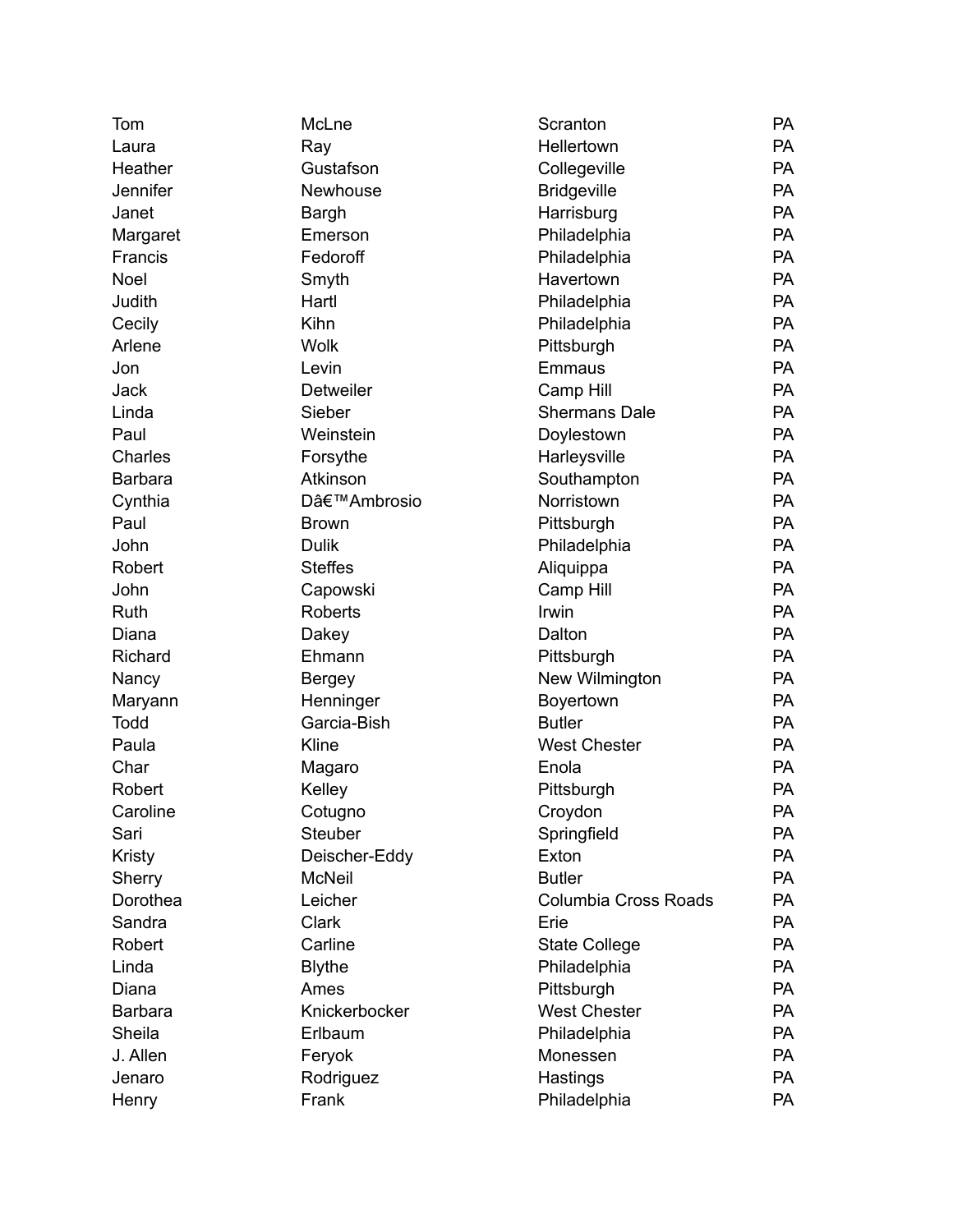| Sherwood        | Johnson        | Gibsonia               | <b>PA</b> |
|-----------------|----------------|------------------------|-----------|
| Diane           | Selvaggio      | Gibsonia               | <b>PA</b> |
| Laura           | Fake           | Womelsdorf             | <b>PA</b> |
| Cynthia         | Kishinchand    | Philadelphia           | PA        |
| Taylor          | Lamborn        | Reading                | <b>PA</b> |
| Jo              | Margolis       | Wellsville             | <b>PA</b> |
| Martha          | <b>Straus</b>  | Oxford                 | <b>PA</b> |
| Susan           | Verbalis       | <b>Fountain Hill</b>   | <b>PA</b> |
| Richard         | Surdyk         | Pittsburgh             | <b>PA</b> |
| Kelly           | Riley          | Hatfield               | PA        |
| <b>MICHELLE</b> | <b>HOFF</b>    | Allentown              | <b>PA</b> |
| Jonathan        | Nadle          | Pittsburgh             | <b>PA</b> |
| Jaimie          | Field          | Philadelphia           | <b>PA</b> |
| Peter           | Oswald         | Girardville            | PA        |
| Pat             | Eiserer        | <b>Millersville</b>    | <b>PA</b> |
| Jennifer        | <b>Brock</b>   | Marysville             | <b>PA</b> |
| Andy            | Martin         | Erie                   | <b>PA</b> |
| Laura           | Orsini         | Coatesville            | PA        |
| John and Janice | Hahn           | Shohola                | <b>PA</b> |
| Christoph       | <b>Stannik</b> | Doylestown             | PA        |
| Ashley          | Albrecht       | Lansdale               | <b>PA</b> |
| tina            | horowitz       | Philadelphia           | PA        |
| Wayne           | Freese         | <b>Chester Springs</b> | PA        |
| David           | <b>Skellie</b> | Erie                   | <b>PA</b> |
| Hannah          | Salvatore      | Robesonia              | <b>PA</b> |
| Hedy            | Cerwinka       | Bala Cynwyd            | <b>PA</b> |
| susan           | patrone        | Philadelphia           | PA        |
| A               | <b>Brennan</b> | Philadelphia           | <b>PA</b> |
| David           | Secan          | New Hope               | <b>PA</b> |
| Jennifer        | Zell           | Pittsburgh             | <b>PA</b> |
| Joy             | <b>Bergey</b>  | Flourtown              | PA        |
| Daniel          | Safer          | Philadelphia           | PA        |
| Joann           | Aurand         | Pittsburgh             | <b>PA</b> |
| Christopher     | Daly           | <b>Bryn Mawr</b>       | <b>PA</b> |
| Nancy           | Tate           | Riegelsville           | <b>PA</b> |
| <b>Steve</b>    | Karas          | Pittsburgh             | <b>PA</b> |
| John            | <b>Barna</b>   | Homer City             | <b>PA</b> |
| steve           | lockard        | <b>Upper Darby</b>     | <b>PA</b> |
| <b>Theresa</b>  | Knapp          | Towanda                | <b>PA</b> |
| David           | Laverne        | Scranton               | <b>PA</b> |
| Kathleen        | <b>Miller</b>  | <b>Wilkes Barre</b>    | <b>PA</b> |
| Mary Jean       | Cunningham     | Philadelphia           | <b>PA</b> |
| Margaret        | king           | Ligonier               | <b>PA</b> |
| Donald          | Wilson         | Philadelphia           | <b>PA</b> |
| Karen           | Sykes          | Camp Hill              | PA        |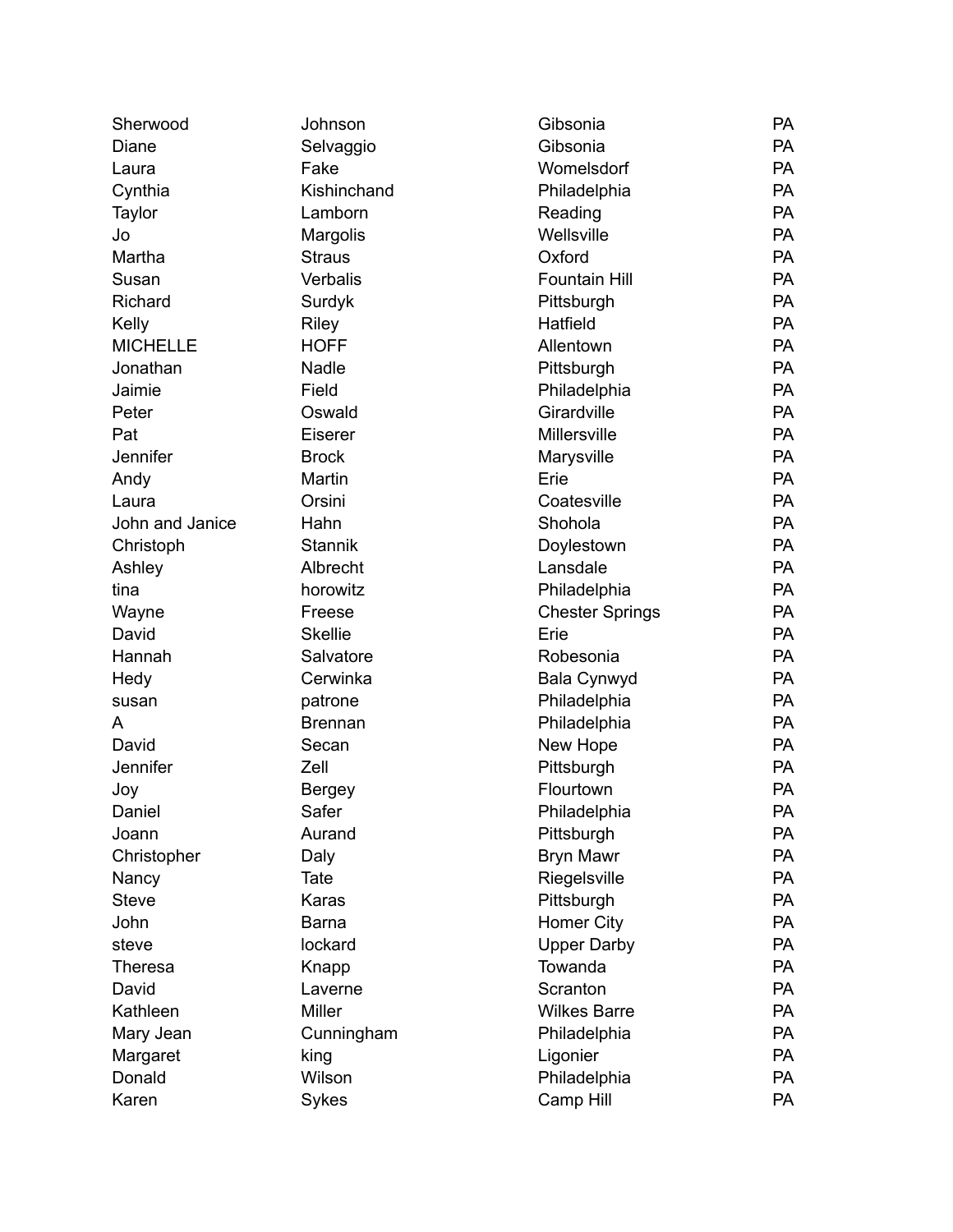| Garry            | Armstrong         | <b>West Middletown</b> | <b>PA</b> |
|------------------|-------------------|------------------------|-----------|
| <b>Bob</b>       | Groves            | Philadelphia           | <b>PA</b> |
| <b>BRUCE</b>     | <b>FOSTER</b>     | Orwigsburg             | <b>PA</b> |
| Pamela           | Haines            | Philadelphia           | <b>PA</b> |
| Mary             | McKenna           | Philadelphia           | <b>PA</b> |
| Patricia         | <b>Risso</b>      | Middleburg             | <b>PA</b> |
| Glenn            | Moyer             | Souderton              | <b>PA</b> |
| Carolyn          | <b>Rizza</b>      | <b>Grove City</b>      | <b>PA</b> |
| Amy              | <b>Huck</b>       | Lewisberry             | <b>PA</b> |
| Shirley and Rick | <b>Stark</b>      | Lemoyne                | <b>PA</b> |
| Elizabeth        | Kapo              | Whitehall              | <b>PA</b> |
| Sr. Mary Alma    | Vandervest        | Greensburg             | <b>PA</b> |
| <b>Russell</b>   | Campbell          | Mercer                 | <b>PA</b> |
| David            | <b>Clemens</b>    | Milton                 | <b>PA</b> |
| John             | <b>McBride</b>    | Mc Kees Rocks          | <b>PA</b> |
| Frances          | Murray            | Aston                  | <b>PA</b> |
| Cynthia          | Vanda             | Pittsburgh             | <b>PA</b> |
| tina             | gleim             | Wellsville             | <b>PA</b> |
| Edward           | Gallagher         | Landenberg             | <b>PA</b> |
| Evan             | Hartman           | Philadelphia           | <b>PA</b> |
| Peter            | Duncan            | Elizabethtown          | <b>PA</b> |
| james            | powell            | Washington             | <b>PA</b> |
| Heather          | Nelson            | Douglassville          | <b>PA</b> |
| <b>Barbara</b>   | Pearce            | Mechanicsburg          | <b>PA</b> |
| Don              | <b>ROBERTSON</b>  | York                   | <b>PA</b> |
| Glenn            | Frantz            | Paoli                  | <b>PA</b> |
| James and Janet  | <b>Stewart</b>    | Martinsburg            | <b>PA</b> |
| Christopher      | Smith             | <b>Birdsboro</b>       | <b>PA</b> |
| Joan             | Schooley          | <b>Sweet Valley</b>    | <b>PA</b> |
| E. Christopher   | Payne             | <b>Bethlehem</b>       | <b>PA</b> |
| Frank            | Sabatini          | Exeter                 | PA        |
| Harry            | Hochheiser        | Pittsburgh             | PA        |
| <b>Brian</b>     | <b>Brown</b>      | Lewisburg              | <b>PA</b> |
| Zuleikha         | Erbeldinger-Bjork | Pittsburgh             | PA        |
| Maggie           | Duffy             | <b>Glen Mills</b>      | <b>PA</b> |
| Greer            | <b>Tiver</b>      | Philadelphia           | <b>PA</b> |
| Laura            | Neiman            | <b>Damascus</b>        | PA        |
| Joan             | <b>Russo</b>      | Hawley                 | <b>PA</b> |
| Elizabeth        | Karpinski         | Norristown             | <b>PA</b> |
| Deborah          | Olson             | Mechanicsburg          | <b>PA</b> |
| Susan            | <b>Prentiss</b>   | Pittsburgh             | <b>PA</b> |
| Jodi             | Crable            | Adah                   | <b>PA</b> |
| Elliot           | Ross              | <b>Union Dale</b>      | <b>PA</b> |
| Juliann          | Pinto             | Philadelphia           | <b>PA</b> |
| Ann              | Foster            | Cresco                 | PA        |
|                  |                   |                        |           |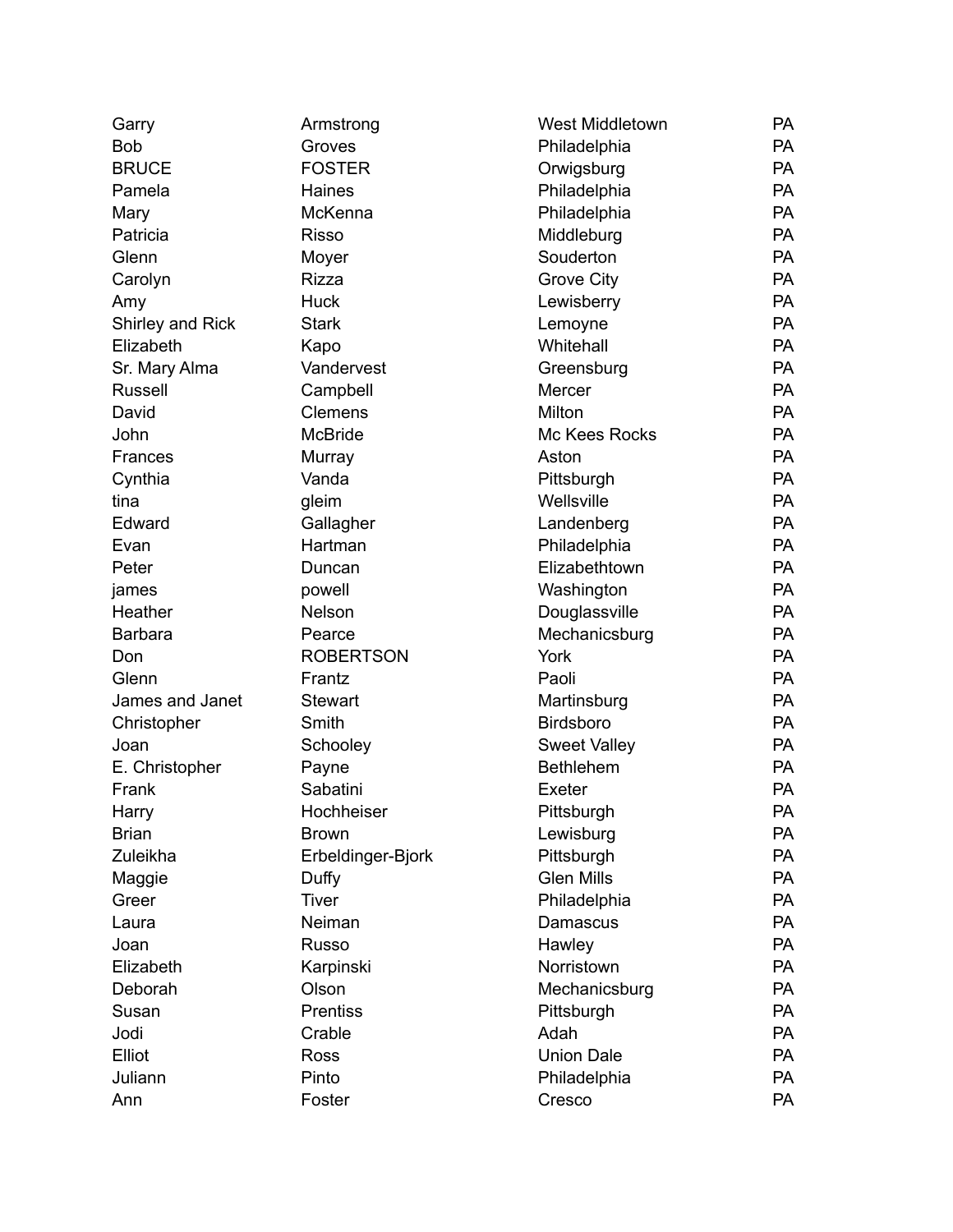| Suellen                  | Snapp           | Kane                 | <b>PA</b> |
|--------------------------|-----------------|----------------------|-----------|
| Richard                  | Villastrigo     | Port Matilda         | <b>PA</b> |
| Seth                     | <b>Ross</b>     | <b>West Grove</b>    | <b>PA</b> |
| Sandra                   | Goodwin         | Monroe Township      | <b>PA</b> |
| Jeffrey                  | shuben          | Philadelphia         | PA        |
| Julian                   | Hall            | Hanover              | <b>PA</b> |
| susan                    | miller          | Fawn Grove           | <b>PA</b> |
| Stephen                  | <b>Duskin</b>   | Downingtown          | <b>PA</b> |
| Deb and Steve            | <b>McCarter</b> | Glenside             | <b>PA</b> |
| <b>Teresa</b>            | <b>Baker</b>    | Waynesboro           | <b>PA</b> |
| Patti                    | Ferry           | Bloomsburg           | <b>PA</b> |
| Patricia                 | Libbey          | Philadelphia         | <b>PA</b> |
| Marilyn                  | Maurer          | Wynnewood            | PA        |
| Tim                      | Wetzel          | Carlisle             | <b>PA</b> |
| <b>JEANNE-MARIE</b>      | <b>GUERIN</b>   | Paoli                | <b>PA</b> |
| Randy                    | King            | Mechanicsburg        | <b>PA</b> |
| Marta                    | Guttenberg      | Philadelphia         | <b>PA</b> |
| Susan                    | Smith           | Lemont               | <b>PA</b> |
| Robert                   | <b>Gumlock</b>  | <b>Bethlehem</b>     | <b>PA</b> |
| Larry                    | Seymour         | Factoryville         | <b>PA</b> |
| John                     | <b>Belch</b>    | Pittsburgh           | PA        |
| Marria                   | Walsh           | Pottsville           | <b>PA</b> |
| Tracey                   | Ash             | Enola                | <b>PA</b> |
| <b>Molly</b>             | Parzen          | Philadelphia         | <b>PA</b> |
| Michael                  | Coblenz         | Pittsburgh           | PA        |
| Janice                   | Etchison        | Erie                 | <b>PA</b> |
| George                   | Kasten          | <b>Bradfordwoods</b> | <b>PA</b> |
| Patricia                 | Carson          | Erie                 | <b>PA</b> |
| AnnMarie                 | Sardineer       | <b>Trafford</b>      | PA        |
| J.T.                     | Smith           | Sellersville         | <b>PA</b> |
| Margaret                 | <b>McCourt</b>  | Philadelphia         | PA        |
| <b>BRENDA</b>            | <b>HARTMAN</b>  | Reading              | PA        |
| Anita                    | Rinehart        | New Freedom          | <b>PA</b> |
| George                   | Erceg           | Natrona Heights      | <b>PA</b> |
| Kay                      | Reinfried       | Lititz               | <b>PA</b> |
| <b>Robert and Carole</b> | <b>Matthews</b> | Pittston             | <b>PA</b> |
| Daniel                   | Aunkst          | Watsontown           | <b>PA</b> |
| Paul                     | Kalka           | Conshohocken         | <b>PA</b> |
| Robert                   | Smith           | York                 | <b>PA</b> |
| jim                      | Gergat          | <b>Bechtelsville</b> | <b>PA</b> |
| Sharon                   | Sauro           | Southampton          | <b>PA</b> |
| Linda                    | <b>Higgins</b>  | Flourtown            | <b>PA</b> |
| Marilynn                 | Harper          | Media                | <b>PA</b> |
| Mandy                    | Tshibangu       | Devon                | <b>PA</b> |
| <b>Brian</b>             | Moore           | Philadelphia         | <b>PA</b> |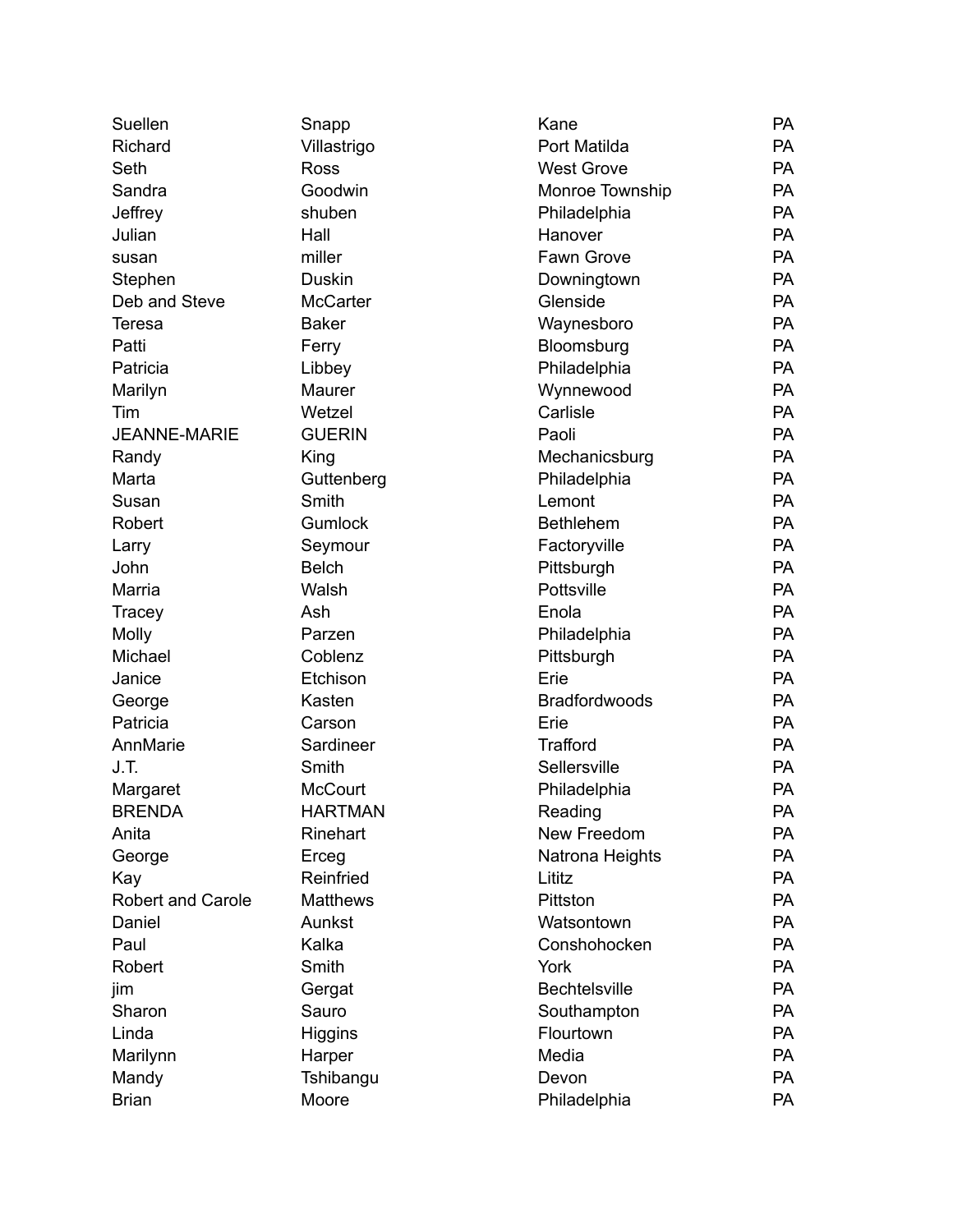| Marjorie       | Rathbone        | <b>Bryn Mawr</b>        | <b>PA</b> |
|----------------|-----------------|-------------------------|-----------|
| Nicole         | Deter           | Du Bois                 | <b>PA</b> |
| Dennis         | Schaef          | Meadville               | <b>PA</b> |
| Tom            | Wardell         | <b>West Chester</b>     | <b>PA</b> |
| Jason          | Crawford        | Lancaster               | PA        |
| Patrick        | Felix           | Philadelphia            | <b>PA</b> |
| <b>Barbara</b> | Achey           | <b>Union Dale</b>       | <b>PA</b> |
| Lynda          | Kolesar         | Monroeville             | PA        |
| Carol          | <b>Book</b>     | York                    | <b>PA</b> |
| Angela         | Leventis        | Philipsburg             | <b>PA</b> |
| Elke           | Romer           | Riegelsville            | <b>PA</b> |
| John           | <b>LIZAK</b>    | Northampton             | <b>PA</b> |
| Paul           | Montell         | <b>Baden</b>            | <b>PA</b> |
| Janet          | Dingle          | Philadelphia            | <b>PA</b> |
| Michael        | <b>Balsai</b>   | Philadelphia            | <b>PA</b> |
| <b>Barbara</b> | <b>Bradshaw</b> | Springfield             | PA        |
| Ron            | Richter         | <b>Bethlehem</b>        | <b>PA</b> |
| Richard        | Tregidgo        | Holtwood                | <b>PA</b> |
| Robert         | Stafford        | <b>North Wales</b>      | <b>PA</b> |
| <b>Barbara</b> | Lenarcic        | Villa Maria             | <b>PA</b> |
| Joanne         | Kreil           | Saylorsburg             | <b>PA</b> |
| <b>Stacey</b>  | Marchig         | <b>Upper Chichester</b> | <b>PA</b> |
| Ellen S        | Cohen           | Ardmore                 | <b>PA</b> |
| Dave           | Ringle          | Macungie                | PA        |
| Judy           | Knueven         | <b>Beaver Falls</b>     | <b>PA</b> |
| Linda          | Schmidt         | Pittsburgh              | <b>PA</b> |
| Roseann        | Fiore           | New Kensington          | <b>PA</b> |
| Jan            | Peischl         | <b>Allison Park</b>     | <b>PA</b> |
| <b>Betty</b>   | Pierce          | <b>West Mifflin</b>     | <b>PA</b> |
| Don            | Hawkins         | <b>Braddock</b>         | <b>PA</b> |
| <b>Mike</b>    | Washil          | Irwin                   | PA        |
| James          | Staszewski      | Pittsburgh              | PA        |
| jeanne         | sheats          | Pittsburgh              | <b>PA</b> |
| Anthony        | Consbruck       | <b>Grove City</b>       | <b>PA</b> |
| Alice          | <b>Stehle</b>   | <b>Butler</b>           | <b>PA</b> |
| <b>Bob</b>     | Roach           | Pittsburgh              | <b>PA</b> |
| <b>Bonnie</b>  | <b>McGill</b>   | <b>Conneaut Lake</b>    | <b>PA</b> |
| Rob            | Sackett         | Erie                    | <b>PA</b> |
| Frank          | Ayers           | Altoona                 | <b>PA</b> |
| Thomas         | Swimley         | Knoxville               | <b>PA</b> |
| arthur         | antal           | Wellsboro               | <b>PA</b> |
| Loretta        | Lehman          | Duncannon               | <b>PA</b> |
| Trina          | Gribble         | Harrisburg              | <b>PA</b> |
| <b>RICHARD</b> | <b>FOX</b>      | Harrisburg              | <b>PA</b> |
| Michael        | Moppin          | Lemoyne                 | PA        |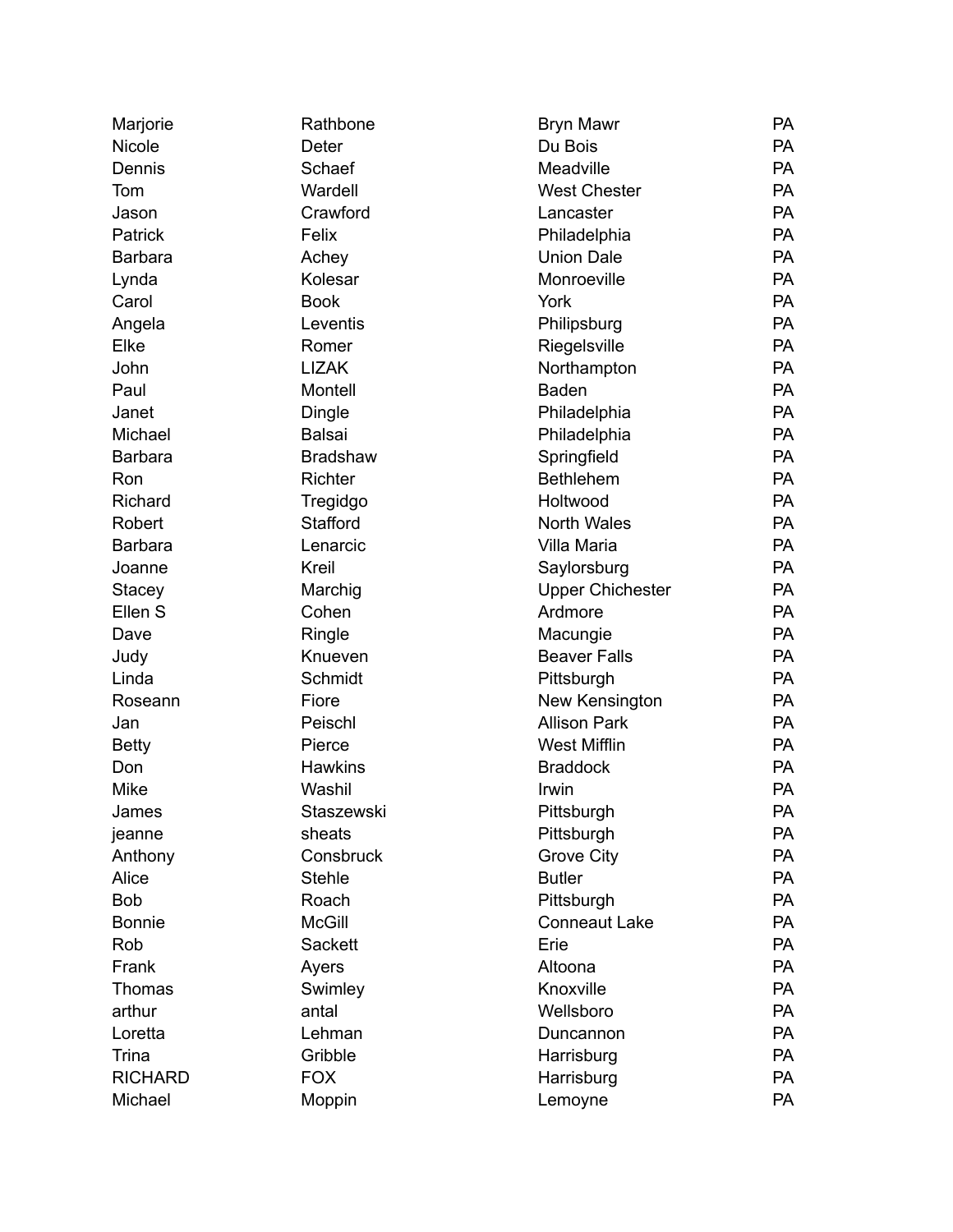| Heather        | <b>Mack</b>      | Ephrata               | <b>PA</b> |
|----------------|------------------|-----------------------|-----------|
| <b>MARK</b>    | <b>HIRSCHMAN</b> | Lititz                | <b>PA</b> |
| Judy           | Scriptunas       | Chambersburg          | <b>PA</b> |
| Stephen        | Catt             | <b>Butler</b>         | <b>PA</b> |
| Janet          | Cavallo          | Secane                | PA        |
| <b>Betsy</b>   | <b>Delisle</b>   | Lancaster             | <b>PA</b> |
| Paul           | Komishock Jr.    | <b>Wilkes Barre</b>   | <b>PA</b> |
| <b>Tracy</b>   | Lira             | Havertown             | <b>PA</b> |
| S              | Weinberg         | Philadelphia          | <b>PA</b> |
| Kira           | Heiler           | Abington              | PA        |
| Patricia       | Kennedy          | Harrisburg            | <b>PA</b> |
| Mary Ann       | Leitch           | Philadelphia          | <b>PA</b> |
| Dennis         | Franzen          | Philadelphia          | <b>PA</b> |
| Mark           | Potter           | Alexandria            | <b>PA</b> |
| Jennie         | Pakradooni       | Devon                 | <b>PA</b> |
| Alicia         | <b>Brown</b>     | Harrisburg            | <b>PA</b> |
| Deanna         | Wester           | Cheswick              | <b>PA</b> |
| Tammy          | <b>DAmore</b>    | <b>Dillsburg</b>      | <b>PA</b> |
| Rachel         | Frankford        | Philadelphia          | <b>PA</b> |
| Sherilyn       | Herron           | Nanticoke             | <b>PA</b> |
| <b>Diane</b>   | Guthlein         | Lancaster             | <b>PA</b> |
| Keith          | Dudley           | King of Prussia       | <b>PA</b> |
| Frances        | Raab             | Quakertown            | <b>PA</b> |
| Joseph         | <b>Schulter</b>  | Allentown             | <b>PA</b> |
| Sarah          | Conlon           | Womelsdorf            | <b>PA</b> |
| Deborah        | Lyons            | <b>Kennett Square</b> | PA        |
| Deann          | Khayyam          | Allentown             | <b>PA</b> |
| Diane          | <b>Bastian</b>   | Liberty               | <b>PA</b> |
| Adam           | Castelli         | Pittsburgh            | <b>PA</b> |
| Dave           | <b>Bindewald</b> | Pittsburgh            | <b>PA</b> |
| <b>Neil</b>    | Himber           | Youngsville           | PA        |
| Elise          | Thomas           | York                  | PA        |
| <b>Brandon</b> | Redfearn         | Chester               | <b>PA</b> |
| Abigail        | Jones            | Stroudsburg           | <b>PA</b> |
| Sherry         | Pomelear         | Fort Washington       | <b>PA</b> |
| <b>DONALD</b>  | <b>NARAGON</b>   | Sewickley             | <b>PA</b> |
| <b>Dolores</b> | Fifer            | Pittsburgh            | <b>PA</b> |
| Rachel         | Diamond          | Harrisburg            | <b>PA</b> |
| Robert         | Depew            | Newtown               | <b>PA</b> |
| <b>Barb</b>    | Lettiere         | Newtown               | <b>PA</b> |
| Virginia       | Hildebrand       | Pittsburgh            | <b>PA</b> |
| <b>RONALD</b>  | <b>FARRELL</b>   | Philadelphia          | <b>PA</b> |
| Susan          | Murawski         | North East            | <b>PA</b> |
| Summer         | Voelker          | Canonsburg            | <b>PA</b> |
| Scott          | <b>Bayne</b>     | Cochranville          | PA        |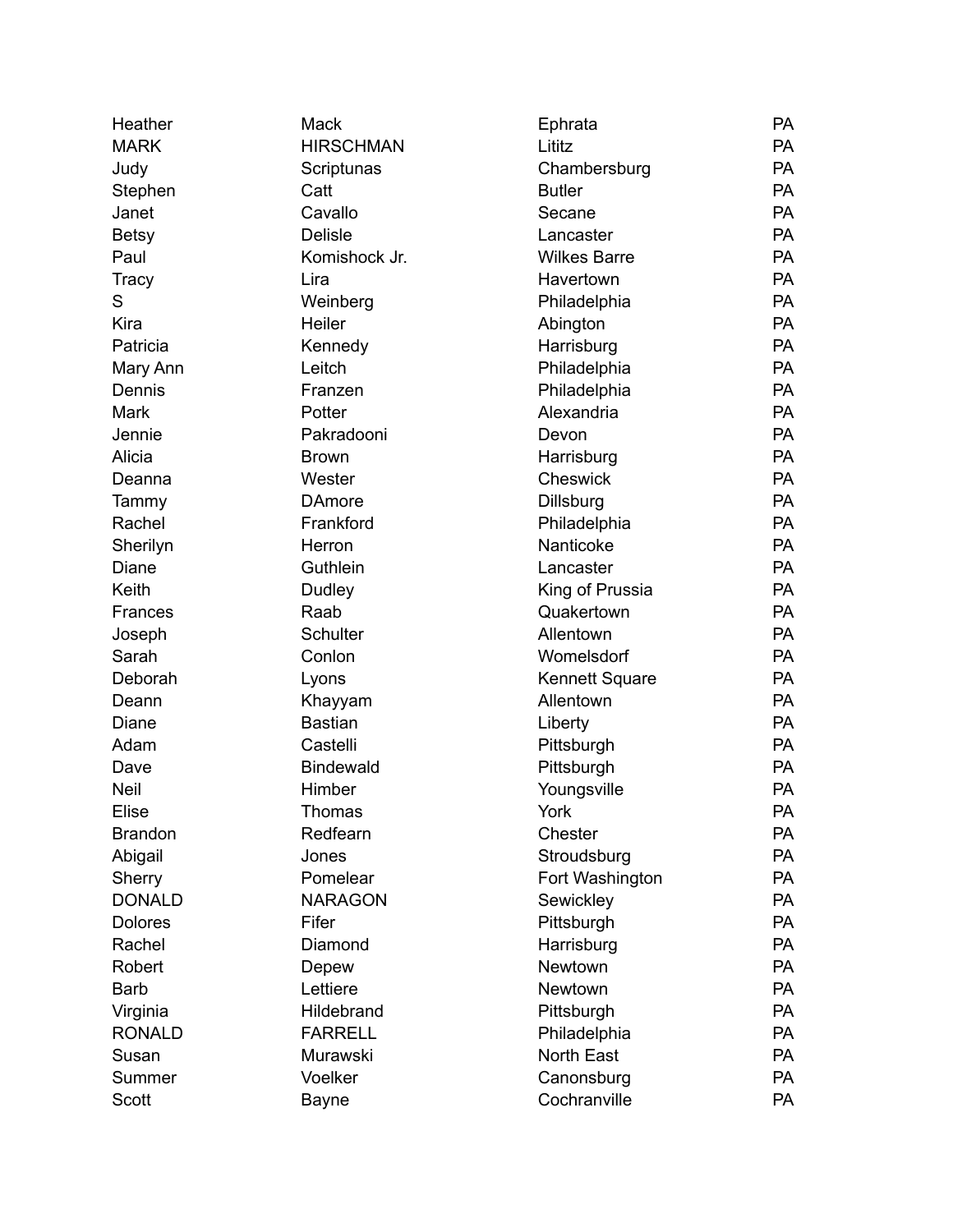| Liana          | Lang              | <b>White Haven</b>    | <b>PA</b> |
|----------------|-------------------|-----------------------|-----------|
| Samantha       | Weekley           | Windsor               | <b>PA</b> |
| Matt           | <b>MacConnell</b> | Orefield              | <b>PA</b> |
| Monika         | Seegler           | New Kensington        | <b>PA</b> |
| Catherine      | Raphael           | Pittsburgh            | <b>PA</b> |
| Linda          | Morrison          | <b>New Castle</b>     | <b>PA</b> |
| Rob            | Landon            | Lancaster             | <b>PA</b> |
| Sylvia         | Metzler           | Philadelphia          | <b>PA</b> |
| Doug           | Herren            | Philadelphia          | PA        |
| Donna          | Bookheimer        | Douglassville         | <b>PA</b> |
| JoAnn          | Sorrell           | Collegeville          | <b>PA</b> |
| Cynthia        | <b>Beckler</b>    | Pottstown             | <b>PA</b> |
| Linette        | Schreiber         | Ardmore               | <b>PA</b> |
| Amy            | Hughes            | Harleysville          | <b>PA</b> |
| Katy           | Ruckdeschel       | <b>Merion Station</b> | <b>PA</b> |
| Carolyn        | Cooper            | Philadelphia          | <b>PA</b> |
| John           | Thompson          | Hawley                | <b>PA</b> |
| Monica         | Carey             | Manheim               | <b>PA</b> |
| Lois           | Oleksa            | Durham                | <b>PA</b> |
| Linda          | Leghart           | Jacobs Creek          | <b>PA</b> |
| erik           | younge            | Philadelphia          | <b>PA</b> |
| Todd           | <b>Morris</b>     | <b>Spring City</b>    | <b>PA</b> |
| Andrea         | <b>Bertram</b>    | Johnstown             | <b>PA</b> |
| Michael        | Kirchner          | Harrisburg            | <b>PA</b> |
| Genevieve      | Santalucia        | Philadelphia          | <b>PA</b> |
| Clarence       | <b>Newlin</b>     | Millerstown           | <b>PA</b> |
| Judson         | McConnell         | <b>Willow Street</b>  | <b>PA</b> |
| Julie          | <b>Dallett</b>    | Newtown Square        | <b>PA</b> |
| Kathy          | Piltz             | Jim Thorpe            | <b>PA</b> |
| Ezra           | Thrush            | Harrisburg            | <b>PA</b> |
| Lindsay        | Chirico           | East Stroudsburg      | PA        |
| Mary           | More              | Flourtown             | PA        |
| Pamela         | Peters            | Lancaster             | <b>PA</b> |
| Ken            | Smith             | Hershey               | PA        |
| Timothy        | Lyons             | North East            | <b>PA</b> |
| Edmond         | Jaoudi            | Swarthmore            | <b>PA</b> |
| Hannah         | Ryan              | Philadelphia          | <b>PA</b> |
| Doris          | Miller            | Camp Hill             | <b>PA</b> |
| Scott          | <b>Trees</b>      | Aliquippa             | <b>PA</b> |
| Ed             | Kuszajewski       | Greensburg            | <b>PA</b> |
| Paz            | Paulsen-Sacks     | Norristown            | <b>PA</b> |
| Seward         | Ryan              | Harrisburg            | <b>PA</b> |
| Caroline       | Hoffer            | Millersville          | <b>PA</b> |
| <b>Betty</b>   | Schulz            | Hazleton              | <b>PA</b> |
| <b>WILLIAM</b> | <b>LOFTUS</b>     | <b>Blakeslee</b>      | PA        |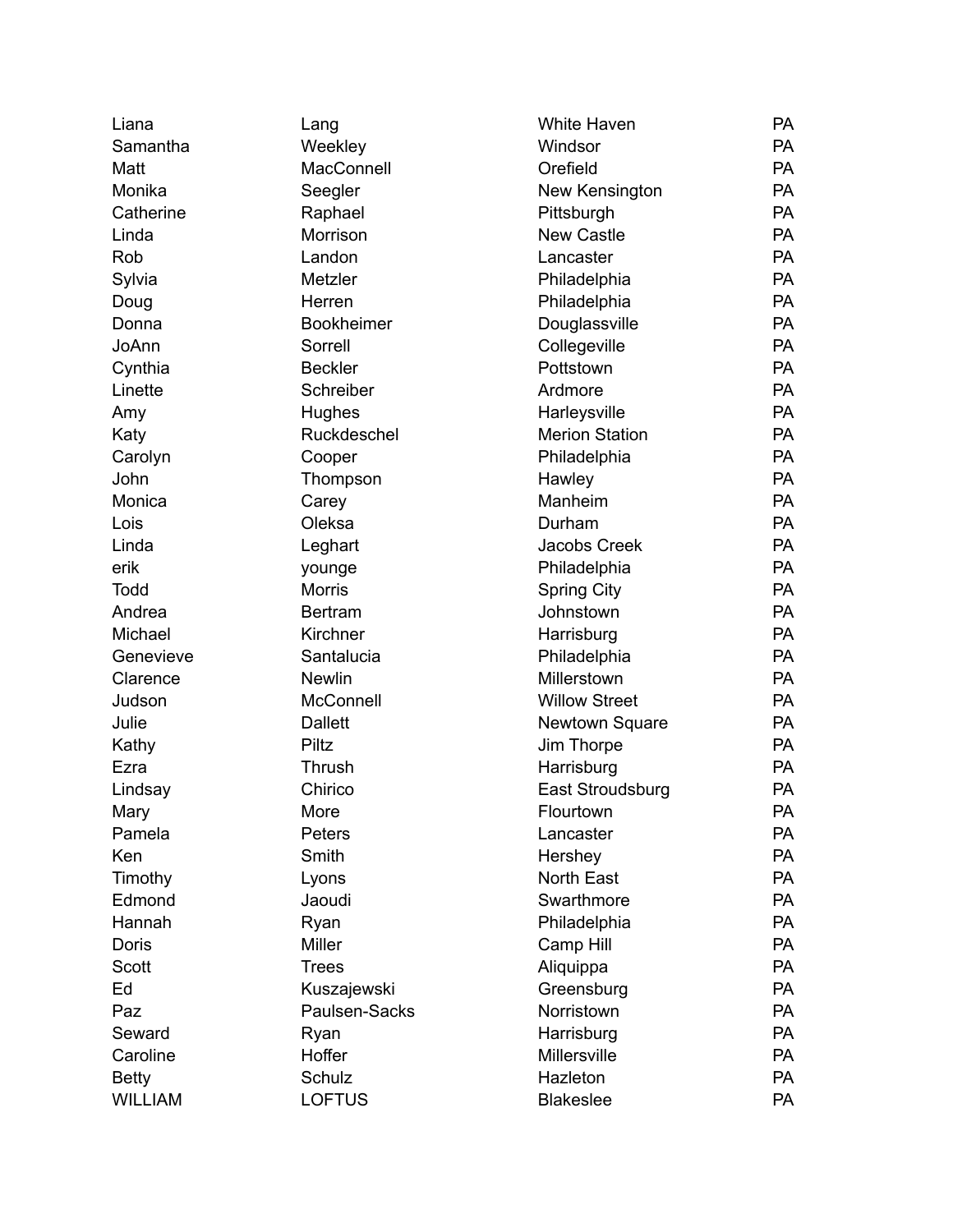| Robert          | <b>McBride</b>    | Greensburg          | <b>PA</b> |
|-----------------|-------------------|---------------------|-----------|
| Carol           | Poleno            | <b>New Castle</b>   | <b>PA</b> |
| Thomas          | Graves            | Holtwood            | <b>PA</b> |
| Jodi            | De Vine           | Nazareth            | <b>PA</b> |
| David           | Way               | Pottstown           | <b>PA</b> |
| <b>Beverly</b>  | Weston            | <b>Mars</b>         | <b>PA</b> |
| Joe             | Sayre             | Downingtown         | <b>PA</b> |
| Karen           | Dunn              | Philadelphia        | <b>PA</b> |
| Susan           | Parsons           | Freedom             | <b>PA</b> |
| Kathy           | Dabanian          | Sellersville        | <b>PA</b> |
| <b>Barbara</b>  | Manning           | Wayne               | <b>PA</b> |
| AI              | Ferrucci          | Pittsburgh          | <b>PA</b> |
| Craig           | Todd              | East Stroudsburg    | <b>PA</b> |
| Doris           | Fiorentino        | Lansdale            | <b>PA</b> |
| <b>Nicholas</b> | Weston            | <b>Bangor</b>       | <b>PA</b> |
| Elizabeth       | <b>Brensinger</b> | New Tripoli         | <b>PA</b> |
|                 | Mell              | Philadelphia        | <b>PA</b> |
| <b>Barbara</b>  | Pennell           | Harrisburg          | <b>PA</b> |
| Karen           | Montgomery        | <b>Bethlehem</b>    | <b>PA</b> |
| William         | <b>Bressler</b>   | Huntingdon          | <b>PA</b> |
| Jean            | Kammer            | Hawley              | <b>PA</b> |
| Roberta         | Maynard           | Pittsburgh          | <b>PA</b> |
| David           | Loeb              | Jenkintown          | <b>PA</b> |
| Donna           | <b>Meyers</b>     | Pottstown           | <b>PA</b> |
| Michael         | Lombardi          | Levittown           | <b>PA</b> |
| Jeff            | <b>Tucker</b>     | New Hope            | <b>PA</b> |
| <b>Barbara</b>  | Wyler             | Erie                | <b>PA</b> |
| Heather         | Wiggins           | Levittown           | <b>PA</b> |
| Kenneth         | <b>Bickel</b>     | Pittsburgh          | <b>PA</b> |
| Jody            | Zwick             | Coatesville         | <b>PA</b> |
| Lawrence        | <b>Simms</b>      | Pittsburgh          | PA        |
| Sandra          | Agnew             | Pittsburgh          | PA        |
| Robert          | Suter             | Pittsburgh          | <b>PA</b> |
| Harry           | <b>Robbins</b>    | <b>Drums</b>        | <b>PA</b> |
| Karen           | Norvig Berry      | <b>Bethlehem</b>    | <b>PA</b> |
| Liz             | Gallelli          | <b>Drexel Hill</b>  | <b>PA</b> |
| Catherine       | Siegl             | Ardmore             | <b>PA</b> |
| <b>Bobby</b>    | Hughes            | Shavertown          | <b>PA</b> |
| Jamie           | <b>Burks</b>      | Glenside            | <b>PA</b> |
| Sharon          | Newman            | <b>West Chester</b> | <b>PA</b> |
| Jno             | <b>Hunt</b>       | Pittsburgh          | <b>PA</b> |
| Naomi           | Siegel            | Pittsburgh          | <b>PA</b> |
| Vincent         | Prudente          | Philadelphia        | <b>PA</b> |
| Andrew          | Wilson            | Philadelphia        | <b>PA</b> |
| Martin          | Ferry             | Harrisburg          | <b>PA</b> |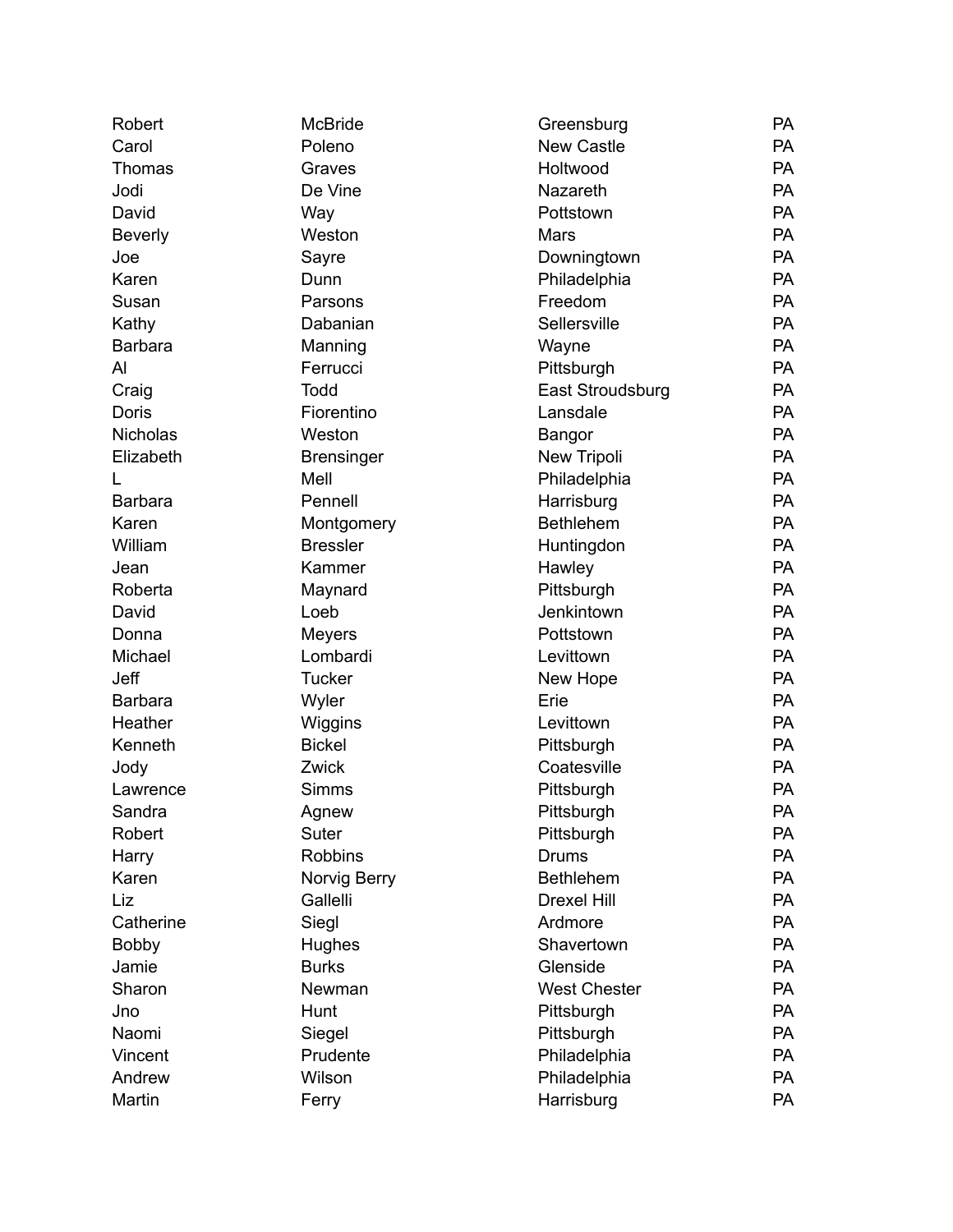| Joe              | Kiefner           | Jenkintown              | <b>PA</b> |
|------------------|-------------------|-------------------------|-----------|
| W Blair          | Malcom            | <b>State College</b>    | <b>PA</b> |
| Robert           | Bergan            | Pottsville              | <b>PA</b> |
| Yvonne           | Paranick          | Cranberry               | <b>PA</b> |
| Stephen          | Schroettnig       | Stroudsburg             | <b>PA</b> |
| Leann            | Turley            | <b>West Decatur</b>     | <b>PA</b> |
| <b>Travis</b>    | <b>DiNicola</b>   | Harrisburg              | <b>PA</b> |
| Victoria         | Cox               | Pottstown               | <b>PA</b> |
| Raymond          | <b>Beckler</b>    | Pottstown               | <b>PA</b> |
| Lynne            | <b>Dinsdale</b>   | <b>Birdsboro</b>        | <b>PA</b> |
| Shannon          | Smith             | Pittsburgh              | <b>PA</b> |
| Jackie           | O'Neil            | Perkiomenville          | <b>PA</b> |
| Jill             | Turco             | Philadelphia            | <b>PA</b> |
| Charles          | Marshall          | Paoli                   | <b>PA</b> |
| Linda            | <b>Myers</b>      | Petersburg              | <b>PA</b> |
| Ken              | Ayre              | Saylorsburg             | <b>PA</b> |
| Lynn             | Glielmi           | Lancaster               | <b>PA</b> |
| B                | S                 | Pittsburgh              | <b>PA</b> |
| Marya            | <b>Bradley</b>    | <b>Rose Valley</b>      | <b>PA</b> |
| Douglas          | Robinson          | Kennett Square          | <b>PA</b> |
| David            | Zanardelli        | <b>Eighty Four</b>      | <b>PA</b> |
| Marian           | Hug               | Pittsburgh              | <b>PA</b> |
| Kim              | <b>E</b> Kantorik | Acme                    | <b>PA</b> |
| <b>Barbara</b>   | Parker            | Sarver                  | <b>PA</b> |
| <b>STEPHANIE</b> | <b>SNYDER</b>     | Lititz                  | <b>PA</b> |
| Kathleen         | Riordan           | Philadelphia            | <b>PA</b> |
| Robert           | Havrilla          | Pittsburgh              | <b>PA</b> |
| Jacqueline       | Pickering         | Exton                   | <b>PA</b> |
| Scott            | Mathias           | Williamsport            | <b>PA</b> |
| Ryan             | Swartz            | <b>Plymouth Meeting</b> | <b>PA</b> |
| Chandler         | Toman             | Indiana                 | PA        |
| Thomas           | Ceresini          | Drexel Hill             | PA        |
| <b>Barbara</b>   | Fogal             | Jim Thorpe              | <b>PA</b> |
| William          | Brenneman         | Huntingdon              | <b>PA</b> |
| Jennifer         | McKenna           | <b>Boiling Springs</b>  | <b>PA</b> |
| Jane             | Popko             | Palmyra                 | <b>PA</b> |
| Phyllis          | Rosenbaum         | <b>Warwick</b>          | <b>PA</b> |
| Meg              | Greenfield        | Philadelphia            | <b>PA</b> |
| Karen            | Reever            | Doylestown              | <b>PA</b> |
| Carlyn           | Nelson            | Havertown               | PA        |
| М.               | Struble           | Philadelphia            | <b>PA</b> |
| Thomas           | Posey             | Yardley                 | <b>PA</b> |
| Elaine           | Fultz             | Philadelphia            | <b>PA</b> |
| Mary Anne        | Carletta          | Hawley                  | <b>PA</b> |
| Julie            | Lippmann          | <b>Merion Station</b>   | PA        |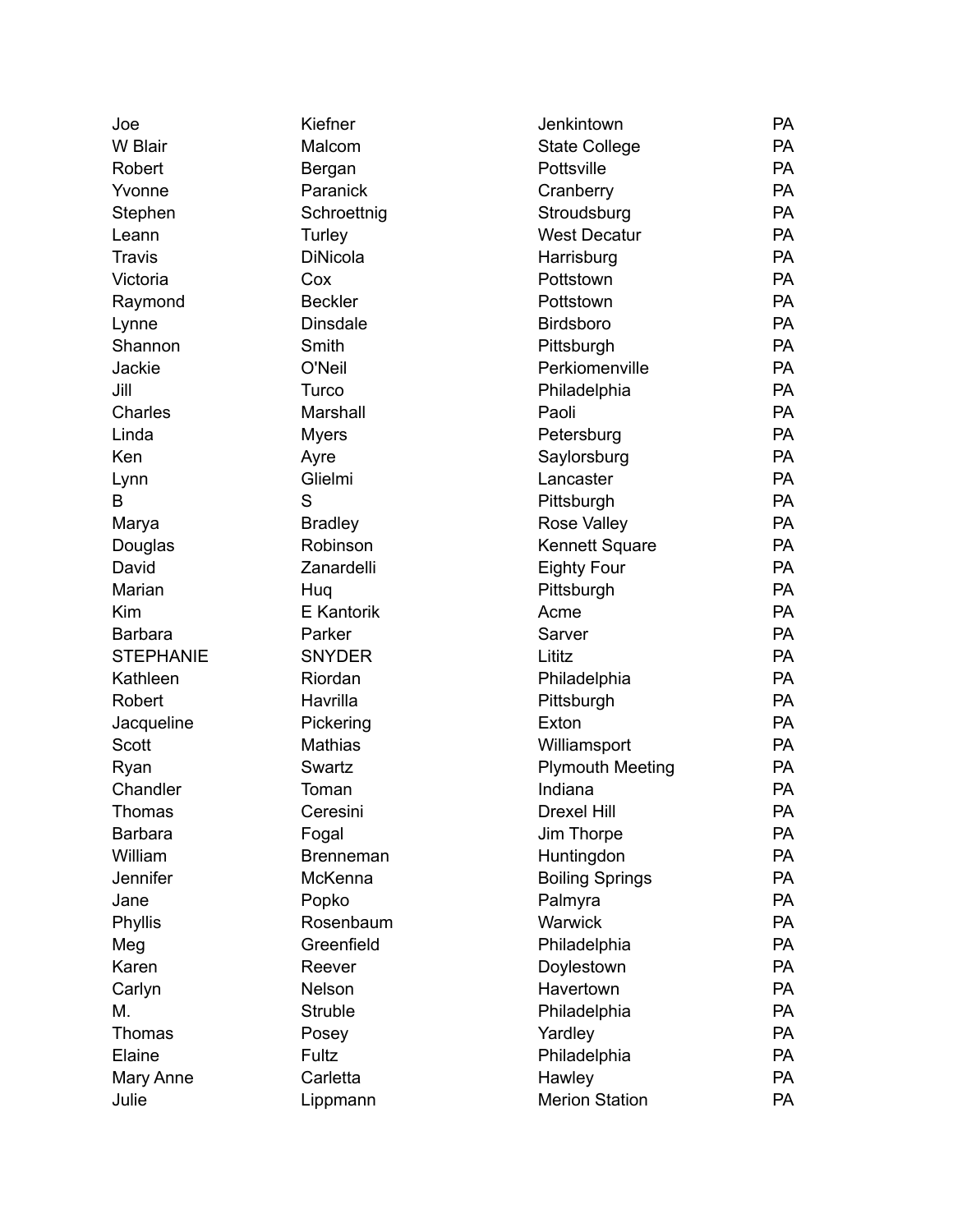| Shari         | Johnson                | Wyncote                     | <b>PA</b> |
|---------------|------------------------|-----------------------------|-----------|
| Robert        | Mohr                   | Nazareth                    | <b>PA</b> |
| James         | Keenan                 | Lansdowne                   | <b>PA</b> |
| John          | Stofko                 | Allentown                   | <b>PA</b> |
| Alexandra     | Napoleon               | Yardley                     | PA        |
| Anita         | Soar                   | Philadelphia                | <b>PA</b> |
| Wayne         | Laubscher              | Lock Haven                  | <b>PA</b> |
| Eleanor       | Harding                | White Haven                 | <b>PA</b> |
| Pamela        | <b>Hyser</b>           | Mechanicsburg               | <b>PA</b> |
| Tom           | Felver                 | Pocono Manor                | PA        |
| Marlene       | Knight                 | Wyalusing                   | <b>PA</b> |
| Jane          | <b>Clements</b>        | Fairfield                   | <b>PA</b> |
| Donna         | Rondolone              | <b>North Wales</b>          | PA        |
| Carrie        | Carpenter              | <b>Etters</b>               | <b>PA</b> |
| Daniel        | Taroli                 | Kingston                    | <b>PA</b> |
| melody        | alexander              | Coatesville                 | PA        |
| Jean          | Hackney                | Philadelphia                | PA        |
| Jeanne        | <b>Held-Warmkessel</b> | <b>North Wales</b>          | <b>PA</b> |
| David         | Whiteman               | <b>Centre Hall</b>          | PA        |
| Nina          | Hamilton               | Pittsburgh                  | <b>PA</b> |
| Carolin       | Schellhorn             | Ardmore                     | PA        |
| Melinda       | Geiger                 | Freedom                     | <b>PA</b> |
| Sharon        | Houseal                | <b>Shermans Dale</b>        | <b>PA</b> |
| Fay           | Gartenberg             | Philadelphia                | <b>PA</b> |
| Richard       | Robinson               | <b>North East</b>           | PA        |
| Emily         | Pitner                 | Washington                  | PA        |
| Robert        | Appleby                | Coudersport                 | PA        |
| <b>Barbra</b> | K                      | Philadelphia                | PA        |
| tom           | harris                 | Leechburg                   | PA        |
| <b>Kirk</b>   | Junker                 | Pittsburgh                  | PA        |
| Shelley       | Schwartz               | Mount Joy                   | PA        |
| Jenifer       | Casey                  | Carbondale                  | PA        |
| Janet         | Chew                   | Norristown                  | <b>PA</b> |
| Linda         | Granato                | Philadelphia                | <b>PA</b> |
| Joel          | Grace                  | Pittsburgh                  | <b>PA</b> |
| Lori          | Kershner               | Selinsgrove                 | <b>PA</b> |
| Sarah         | Peelman                | North East                  | <b>PA</b> |
| Patrick       | Morgan                 | Mc Donald                   | <b>PA</b> |
| Sabrina       | Zuppert                | Harrisburg                  | <b>PA</b> |
| GeoAnne       | <b>Brandt</b>          | Harrisburg                  | <b>PA</b> |
| Jim           | Murphy                 | Havertown                   | <b>PA</b> |
| Christopher   | Dunham                 | <b>Feasterville Trevose</b> | <b>PA</b> |
| Lela          | <b>Betts</b>           | Glenside                    | <b>PA</b> |
| Glenn         | Gawinowicz             | Oreland                     | <b>PA</b> |
| Diana         | Slampyak               | Warminster                  | PA        |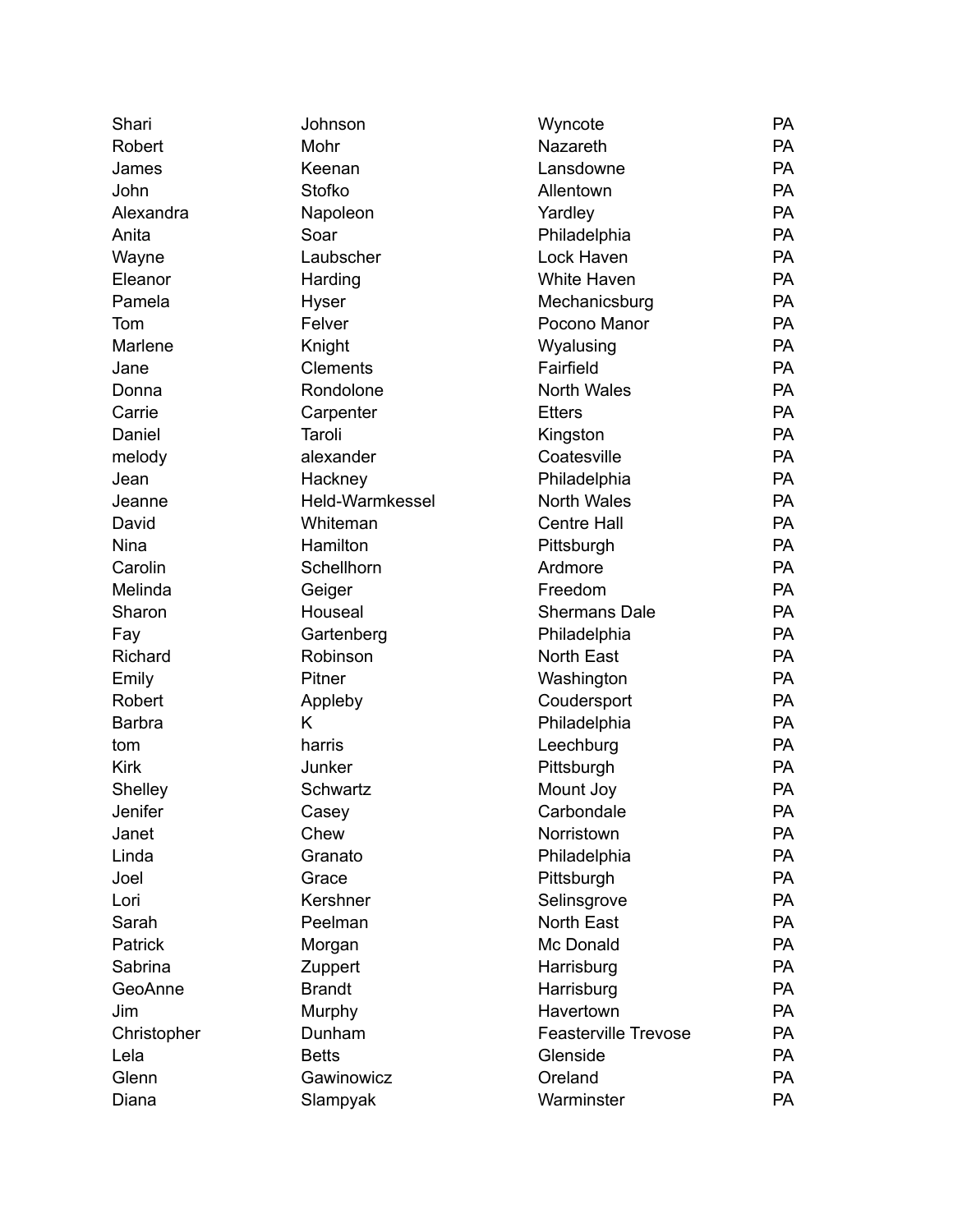| Saundra         | Petrella        | <b>Beaver</b>       | <b>PA</b> |
|-----------------|-----------------|---------------------|-----------|
| Harrison        | Mace            | Philadelphia        | <b>PA</b> |
| Marian          | Shearer         | Reading             | <b>PA</b> |
| Lia             | Mastropolo      | Philadelphia        | <b>PA</b> |
| <b>Beatrice</b> | Zovich          | Philadelphia        | <b>PA</b> |
| James           | Crum            | Chambersburg        | <b>PA</b> |
| stephen         | scaffa          | Newtown             | <b>PA</b> |
| Susan           | Porter          | Hawley              | <b>PA</b> |
| <b>Steve</b>    | Voorhees        | Dillsburg           | <b>PA</b> |
| Michael         | Gumpert         | Douglassville       | PA        |
| Bill            | Hufford         | Latrobe             | <b>PA</b> |
| thomas          | rose            | <b>West Chester</b> | <b>PA</b> |
| Jason           | Driesbaugh      | Havertown           | PA        |
| William         | Clifford        | Harrisburg          | <b>PA</b> |
| Gary            | Kauffman        | Gettysburg          | <b>PA</b> |
| jack            | fossett         | Stroudsburg         | <b>PA</b> |
| Judith          | <b>Bohler</b>   | Ephrata             | <b>PA</b> |
| John            | Woodward        | New Stanton         | <b>PA</b> |
| Chris           | Pessolano       | Henryville          | <b>PA</b> |
| Carissa         | Longo           | Harrisburg          | <b>PA</b> |
| <b>Scott</b>    | Lauterbach      | <b>Elkins Park</b>  | <b>PA</b> |
| jeanine         | farrell         | Philadelphia        | <b>PA</b> |
| <b>Jeffry</b>   | Higbee          | Delaware Water Gap  | <b>PA</b> |
| mike            | frailey         | Lancaster           | <b>PA</b> |
| <b>Barbara</b>  | Sonies          | Narberth            | <b>PA</b> |
| Deborah         | Miller          | Lancaster           | PA        |
| Linda           | <b>Bescript</b> | Langhorne           | <b>PA</b> |
| Richard         | <b>Burdo</b>    | Phoenixville        | <b>PA</b> |
| Mark            | Skevofilax      | Dallas              | <b>PA</b> |
| Jacquelyn       | <b>Bonomo</b>   | Conyngham           | <b>PA</b> |
| <b>Barry</b>    | Cutler          | Springfield         | PA        |
| Lisa            | <b>Beatty</b>   | Enola               | PA        |
| Zoraida         | Cedeno          | Reading             | <b>PA</b> |
| Lauren          | Kocher          | Pittsburgh          | <b>PA</b> |
| Sharon          | Hoffman         | Pittsburgh          | <b>PA</b> |
| Kay             | Ludwig          | New Kensington      | <b>PA</b> |
| <b>Brenda</b>   | <b>Barnes</b>   | Lititz              | <b>PA</b> |
| Chris           | Wright          | <b>Boalsburg</b>    | <b>PA</b> |
| Julie           | <b>Butche</b>   | Newfoundland        | <b>PA</b> |
| Chris           | Reynolds        | South Park          | <b>PA</b> |
| Rhoda           | Forte           | Philadelphia        | <b>PA</b> |
| Douglas         | Hay             | Millrift            | <b>PA</b> |
| Daniel          | Salmen          | Pittsburgh          | <b>PA</b> |
| Carol           | Carlson         | Mount Jewett        | <b>PA</b> |
| Stephen         | Fast            | Port Matilda        | PA        |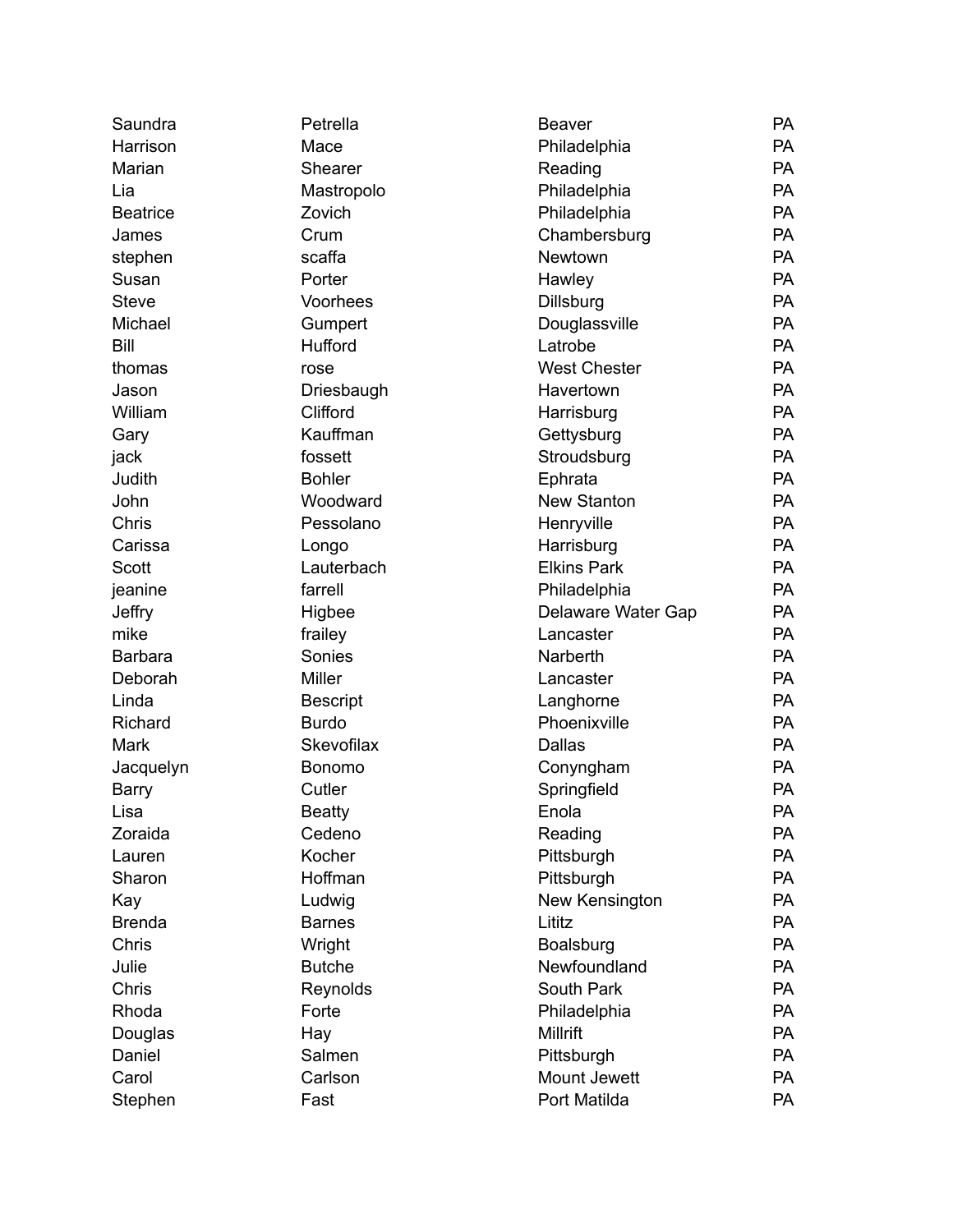| Timothy        | Lennox           | Landenberg                | <b>PA</b> |
|----------------|------------------|---------------------------|-----------|
| Kathleen       | Johnson          | Bloomsburg                | <b>PA</b> |
| Edward         | Schneider        | Philadelphia              | <b>PA</b> |
| Deborah        | Fast             | Akron                     | <b>PA</b> |
| Susan          | Faust            | Primos                    | PA        |
| Craig          | Fausnacht        | Uniontown                 | PA        |
| David          | Harris           | Harrisburg                | <b>PA</b> |
| Gregory        | Blackman         | Erie                      | PA        |
| Carol          | Sandt            | <b>Willow Street</b>      | <b>PA</b> |
| Sandra         | Felver           | Pocono Manor              | PA        |
| Char           | Esser            | Villanova                 | <b>PA</b> |
| valerie        | martz            | Kintnersville             | <b>PA</b> |
| Timothy        | Hayes            | Dublin                    | <b>PA</b> |
| <b>Brodi</b>   | Zimmer           | York                      | PA        |
| <b>Desiree</b> | Carbone          | Pittsburgh                | PA        |
| Tim            | <b>Miller</b>    | Philadelphia              | PA        |
| Juan           | Carro            | Landisville               | <b>PA</b> |
| William        | <b>Hendricks</b> | Pittsburgh                | PA        |
| Marlene        | McPherson        | Elliottsburg              | PA        |
| Carol          | Montague         | Carversville              | <b>PA</b> |
| Margaret       | Ruhl             | Collegeville              | PA        |
| Neena          | Deibler          | <b>Upper Chichester</b>   | <b>PA</b> |
| Sandy          | Unger            | Newtown                   | <b>PA</b> |
| Scott          | <b>Tobe</b>      | Pittsburgh                | <b>PA</b> |
| Susan          | Thompson         | Norristown                | <b>PA</b> |
| <b>DANIEL</b>  | <b>PEPIN</b>     | <b>Cranberry Township</b> | PA        |
| Daniel         | Dayton           | Bensalem                  | <b>PA</b> |
| Dennis         | Hopple           | Milton                    | <b>PA</b> |
| Dianne         | Kenosky          | <b>Mount Pocono</b>       | PA        |
| Roger          | Phillips         | Saltsburg                 | PA        |
| William M      | Johnson          | Narberth                  | PA        |
| Patricia       | Kondash          | Yardley                   | PA        |
| Deirdre        | <b>DeVine</b>    | Philadelphia              | PA        |
| Laura          | Jacko            | Verona                    | <b>PA</b> |
| Melanie        | Cohick           | <b>Boiling Springs</b>    | <b>PA</b> |
| Jordy          | Albert           | York                      | <b>PA</b> |
| Susan          | Fisher           | <b>Willow Grove</b>       | <b>PA</b> |
| Robert         | <b>Kistler</b>   | <b>Bechtelsville</b>      | <b>PA</b> |
| Avis           | Pattishall       | Hershey                   | <b>PA</b> |
| Pat            | Hartigan         | Glenshaw                  | <b>PA</b> |
| Andi           | Fischhoff        | Pittsburgh                | <b>PA</b> |
| Lisa           | Holman           | Pittsburgh                | <b>PA</b> |
| Glenn          | Wood             | Coraopolis                | <b>PA</b> |
| Nicole         | Salotti          | Elizabeth                 | <b>PA</b> |
| <b>TIM</b>     | <b>FRETZ</b>     | Stroudsburg               | PA        |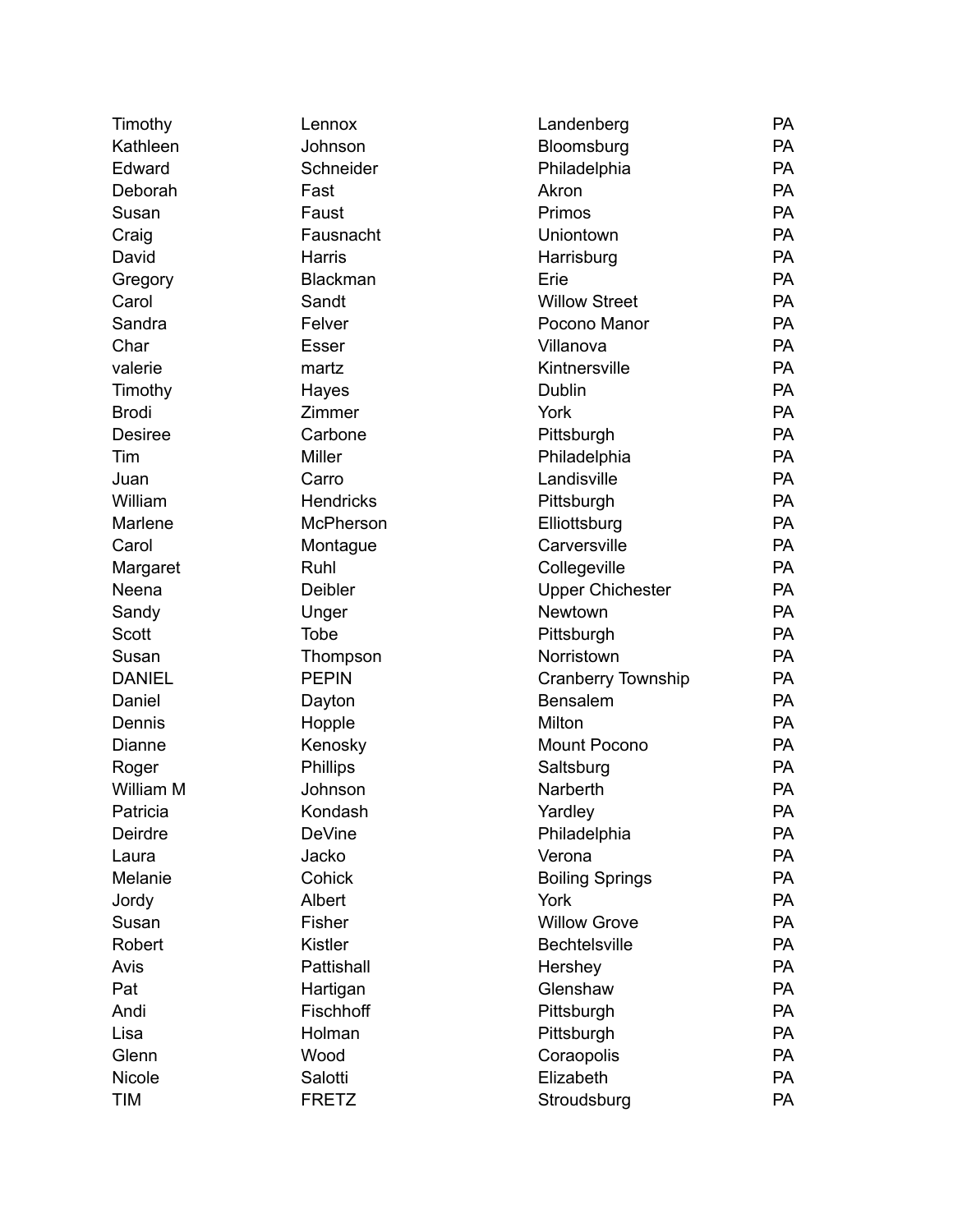| Marie              | Cooney           | <b>Plymouth Meeting</b> | <b>PA</b> |
|--------------------|------------------|-------------------------|-----------|
| Eric               | Matuszak         | <b>Kennett Square</b>   | <b>PA</b> |
| Peter              | Gottemoller      | Glenside                | <b>PA</b> |
| <b>THOMAS</b>      | <b>CAMPANINI</b> | York                    | <b>PA</b> |
| Margaret           | Reiter           | Saylorsburg             | PA        |
| <b>Terrence</b>    | Woodnorth        | Lebanon                 | <b>PA</b> |
| Cynthia            | <b>Brodbeck</b>  | Lancaster               | <b>PA</b> |
| William            | Conrad           | Haverford               | <b>PA</b> |
| Christopher        | Lankenau         | Philadelphia            | <b>PA</b> |
| <b>Jack</b>        | Vehar            | <b>Holbrook</b>         | <b>PA</b> |
| Annie              | McCann           | <b>Bensalem</b>         | <b>PA</b> |
| Lorie              | Mc Cracken       | Media                   | <b>PA</b> |
| Veronica           | Liebert          | <b>Drexel Hill</b>      | PA        |
| Lori               | K                | Reading                 | <b>PA</b> |
| Jennifer           | <b>Ivers</b>     | Kingston                | <b>PA</b> |
| Holly              | Fogle            | York                    | <b>PA</b> |
| Daniel             | <b>Mink</b>      | Lancaster               | <b>PA</b> |
| Kassie             | Fenn             | Orrtanna                | <b>PA</b> |
| Johanna            | Hantel           | Malvern                 | <b>PA</b> |
| David              | <b>Bressler</b>  | <b>West Chester</b>     | <b>PA</b> |
| Enrique            | Garcia           | Philadelphia            | <b>PA</b> |
| Sarah              | Newman           | <b>Chester Springs</b>  | <b>PA</b> |
| John               | Wenner           | Lemoyne                 | <b>PA</b> |
| Stephanie          | Dembski          | Erie                    | <b>PA</b> |
| John               | Crum             | <b>Upper Black Eddy</b> | <b>PA</b> |
| <b>Natalie</b>     | Kerr             | Philadelphia            | <b>PA</b> |
| Craig              | O'Brien          | Newtown Square          | <b>PA</b> |
| hans               | lashlee          | <b>James Creek</b>      | <b>PA</b> |
| <b>Suzette</b>     | Munley           | <b>Willow Grove</b>     | <b>PA</b> |
| ann                | lee              | Whitehall               | <b>PA</b> |
| Joan               | Kolessar         | Oneida                  | PA        |
| Bob                | Moyer            | Harleysville            | PA        |
| Marian             | Mientus          | <b>Mount Pleasant</b>   | <b>PA</b> |
| Sandy              | Weaver           | Bethany                 | <b>PA</b> |
| Wendy              | Gebb             | Carlisle                | <b>PA</b> |
| Marie              | Carota           | Doylestown              | <b>PA</b> |
| Clifford & Carolyn | Thompson         | South Fork              | <b>PA</b> |
| Mae                | <b>Sterrett</b>  | <b>Kennett Square</b>   | <b>PA</b> |
| Melissa            | <b>McCombs</b>   | McKeesport              | <b>PA</b> |
| Susan              | Connor           | Philadelphia            | <b>PA</b> |
| Nora               | <b>Nelle</b>     | Collegeville            | <b>PA</b> |
| Dawn               | <b>Nolte</b>     | Bangor                  | <b>PA</b> |
| Alexandra          | <b>Brandt</b>    | <b>Elkins Park</b>      | <b>PA</b> |
| Nicola             | Nicolai          | <b>Chester Springs</b>  | <b>PA</b> |
| John               | Shannon          | Bloomsburg              | PA        |